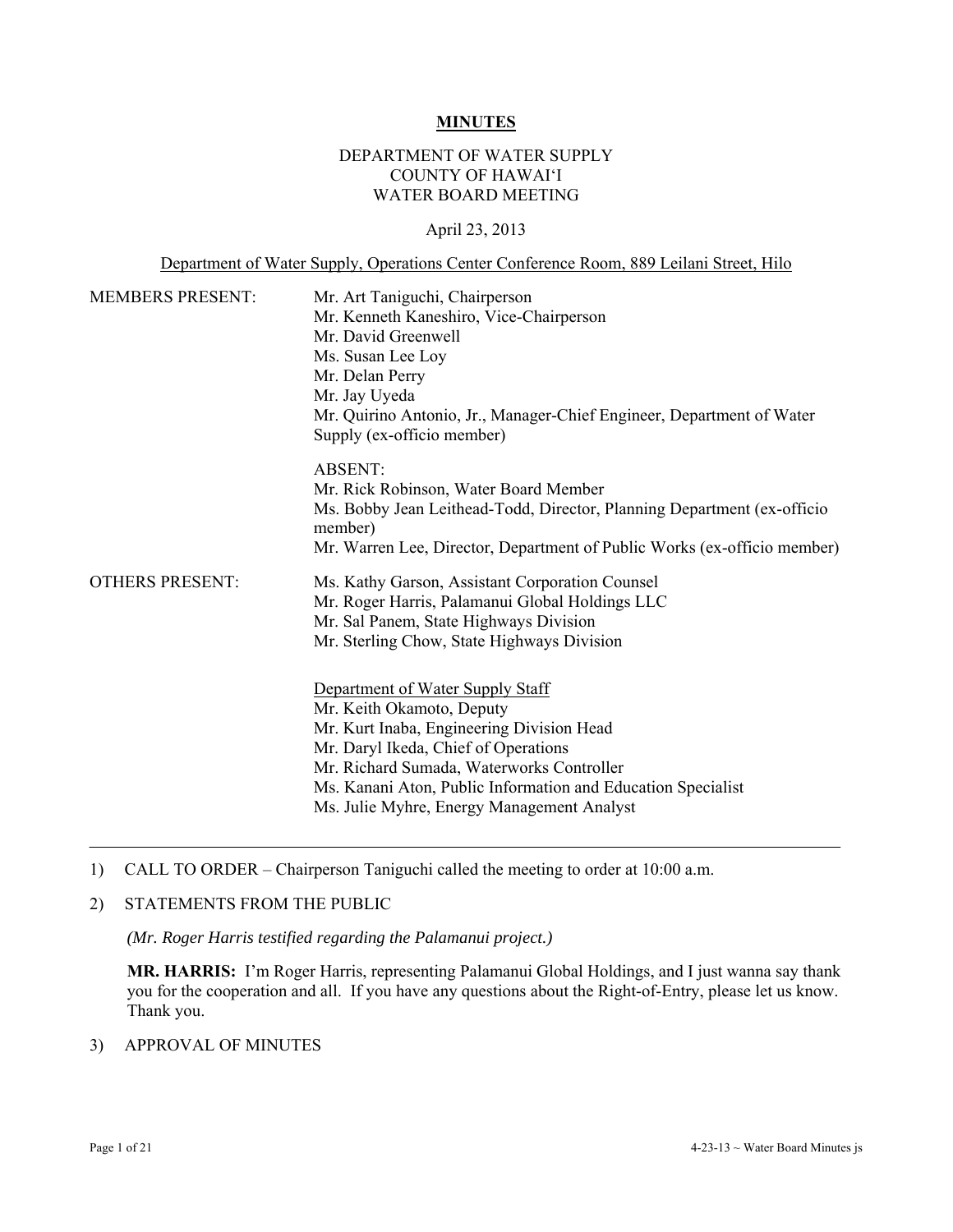The Chairperson entertained a Motion to approve the Minutes of the March 19, 2013, Public Hearing on the Proposed Operating Budget and Capital Improvements Budget for the Fiscal Year July 1, 2013 to June 30, 2014.

ACTION: Mr. Uyeda moved to approve; seconded by Mr. Perry, and carried unanimously by voice vote.

The Chairperson entertained a Motion to approve the Minutes of the March 19, 2013, regular Water Board meeting.

ACTION: Mr. Kaneshiro moved to approve; seconded by Mr. Greenwell, and carried unanimously by voice vote.

### 4) APPROVAL OF ADDENDUM AND/OR SUPPLEMENTAL AGENDA

None.

#### 6) SOUTH KOHALA:

### A. **JOB NO. 2013-986, PARKER RANCH DEEPWELL REPAIR:**

This project generally consists of the replacement of the existing deep well submersible motor, pump, power cable, column pipe and appurtenances and chlorination of the well and pumping assembly, in accordance with the plans and specifications.

Bids for this project were opened on April 11, 2013, at 2:30 p.m., and the following are the bid results:

| <b>Bidder</b>                                  | <b>Bid Amount</b> |
|------------------------------------------------|-------------------|
| Beylik Drilling and Pump Service, Inc.         | \$264,423.00      |
| Derrick's Well Drilling and Pump Services, LLC | \$239,000.00      |

Project Costs:

| <b>Total Cost:</b>                                              | \$262,900.00 |
|-----------------------------------------------------------------|--------------|
| 2) Contingencies $(10\%)$                                       | \$ 23,900.00 |
| 1) Low Bidder (Derrick's Well Drilling and Pump Services, LLC.) | \$239,000.00 |

Funding for this project will be from DWS's CIP Budget. The contractor will have 180 calendar days to complete this project. The Engineering estimate for this project was \$285,000.00.

The Manager-Chief Engineer recommended that the Board award the contract for JOB NO. 2013-986, PARKER RANCH DEEPWELL REPAIR, to the lowest responsible bidder, Derrick's Well Drilling and Pump Services, LLC, for their bid amount of \$239,000.00 plus \$23,900.00 for contingencies, for a total contract amount of **\$262,900.00**. It is further recommended that either the Chairperson or the Vice-Chairperson be authorized to sign the contract, subject to review as to form and legality by Corporation Counsel.

MOTION: Mr. Greenwell moved to approve; seconded by Mr. Uyeda.

Mr. Greenwell asked if the 180 days was a bit excessive.

The Manager-Chief Engineer said no, the Department's engineers had worked out that the 180 days should be a sufficient number of days.

Mr. Ikeda said that the pump has to be built on the Mainland and shipped back; that is why it will take that long.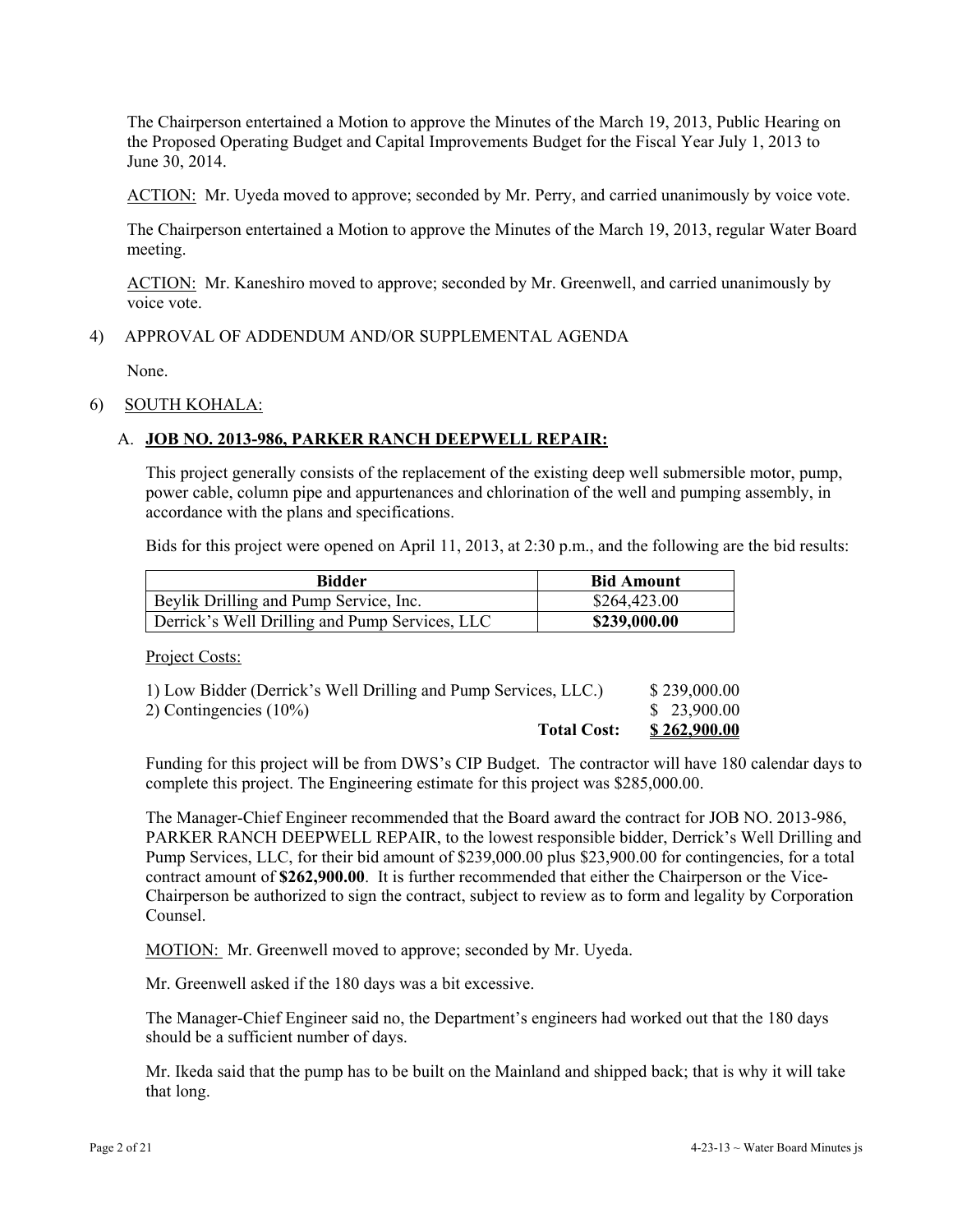Mr. Uyeda asked if the 180 days was a bit short.

The Manager-Chief Engineer said that the Department will monitor the progress.

Mr. Uyeda asked why this repair was coming out of the C.I.P. Budget.

The Manager-Chief Engineer said that normally, repairs are budgeted in. However, because this is a large-cost item, it will come out of the C.I.P. Budget.

ACTION: Motion carried unanimously by voice vote.

### B. **WATER AGREEMENT BETWEEN DEPARTMENT OF HAWAIIAN HOME LANDS AND WATER BOARD RE: LALAMILO AND PU'UKAPU HOMESTEAD SUBDIVISIONS:**

The Department of Hawaiian Home Lands (DHHL) is requesting to enter into an agreement with the Water Board, as DHHL requires potable water for their Lālāmilo and Pu'ukapu Homestead subdivisions. The Department of Land and Natural Resources (DLNR) completed the drilling, casing and testing of the Waimea Exploratory Well in 1999. In 2003, DHHL requested an allocation of water from this well for the subdivisions. However, plans to complete the development of the well were put on hold. In 2004, the Department of Water Supply (DWS), with DLNR's concurrence, assumed the responsibility of developing the well.

With the dedication of DLNR's initial improvements, DLNR allocated 300 units of water to DHHL through an Inter-Governmental Agreement. As this well was intended to supply water for DHHL subdivisions, this agreement will allow DHHL to secure 441 additional units of water beyond the 300 units initially allocated.

Staff has reviewed the agreement and finds it acceptable.

The Manager-Chief Engineer recommended that the Board approve the agreement subject to the approval of the Corporation Counsel, and that either the Chairperson or the Vice-Chairperson be authorized to sign the documents.

MOTION: Mr. Kaneshiro moved to approve; seconded by Mr. Perry.

Ms. Lee Loy said that she would be recusing herself from this vote, as with all Hawaiian Homes issues.

The Manager-Chief Engineer said that DHHL worked closely with DLNR, which drilled the well at the Waimea Treatment Plant. DWS subsequently put in the production well. The Department has been working closely with DLNR and DHHL as far as granting additional units of water, based on their participation in the exploratory well agreement. DWS has no objection to the additional water that is being allotted to DHHL.

Mr. Greenwell asked if this system is going to be serviced by the new transmission line off Ho'oula Road.

The Manager-Chief Engineer said yes, that the transmission line is not funded, but the design is complete. Most of this water will be going to the Lālāmilo projects that DHHL is working on. DHHL, in fact, had already constructed the storage reservoir for their project, but they needed additional water for expanding the Lālāmilo project.

Mr. Greenwell observed that it seemed that DHHL was rather late in coming to DWS to request this water; DHHL had already started all of the infrastructure and planning, etc.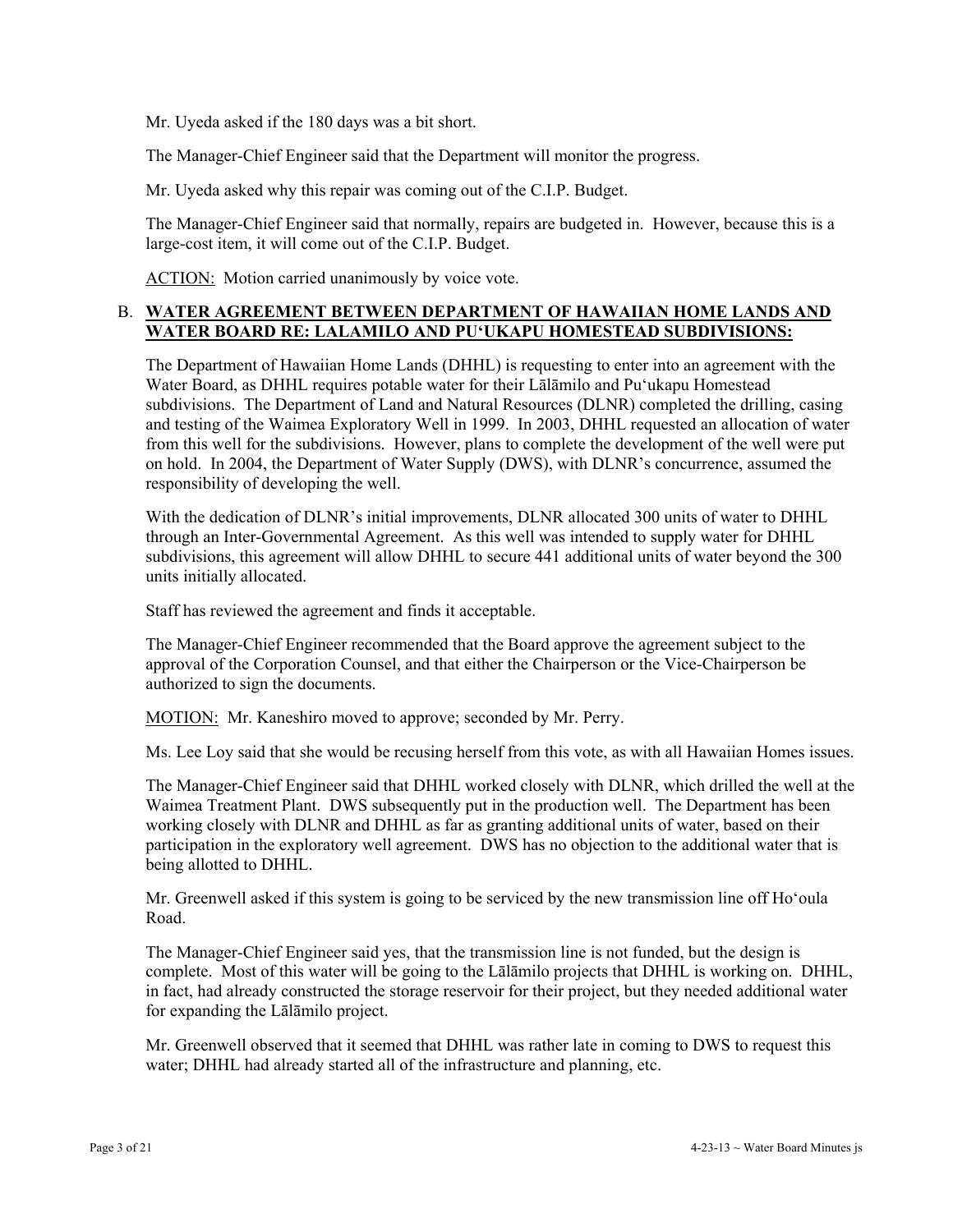The Manager-Chief Engineer said it was not really late; DWS has been going back and forth with and DHHL and DLNR on the amount of water that they needed, and on how the water would be allotted to them. It has been a while since DWS has talked with the two State agencies, but now it is coming to decision time, and DHHL is proceeding with their project. Actually, DWS has been talking to them for several years, so the request is not really late. It was just a matter of when it was brought to the Board, he said.

Mr. Greenwell said that this would be a heavy load on the system.

The Manager-Chief Engineer said yes, understandably so. The main thing is that the well is on line, and DWS has worked closely with the developers. The main thing is that DHHL has water allotted to them; DWS does have the Parker Well and the Waimea Treatment Plant well. In the meantime, DWS is still working on the reservoir repairs on the hill, he said.

Mr. Uyeda said that it appears that the Facilities Charge is at a reduced rate (i.e., less than ordinary customers or developers would pay). He asked whether DWS's Rules and Regulations provide for such a discount.

The Manager-Chief Engineer said that the agreement with DHHL allows for the credits towards the Facilities Charge; it is a normal Facilities Charge that DWS charges any customer. However, because of the participation in the exploratory well development, the transmission projects and storage, the Rules and Regulations provide for credits towards the Facilities Charge requirement, he said. That is why it is reduced.

Mr. Uyeda asked if the \$947,000.00 was enough money to outfit the well and complete everything necessary.

The Manager-Chief Engineer confirmed that it was enough money.

ACTION: Motion carried with Five (5) Ayes, and one recusal (Ms. Lee Loy).

6) NORTH KONA:

# A. **PALAMANUI CONSTRUCTION RIGHT-OF-ENTRY:**

The developer, Palamanui Global Holdings LLC (Palamanui), is requesting a construction right-of-entry to construct improvements on lands under the control of the Water Board. The improvements are required to complete their obligation under the Water Agreement dated June 15, 1999, and as amended by the First Amendment dated January 21, 2007.

The Manager-Chief Engineer recommended that the Board approve the construction right-of-entry document subject to the approval of the Corporation Counsel, and that either the Chairperson or the Vice-Chairperson be authorized to sign the documents.

MOTION: Ms. Lee Loy moved to approve; seconded by Mr. Perry.

The Manager-Chief Engineer said that Palamanui needs the Right-of-Entry because they are working on developing the improvements to get their well on line. Palamanui has already conveyed the well site to DWS, so it is a matter of DWS allowing Palamanui to work on the site. The Manager-Chief Engineer noted that Palamanui had developed the well, and this agreement just allows Palamanui to be on the site to continue the improvements.

Ms. Lee Loy asked whether the five-year time period in the agreement was standard, or sufficient.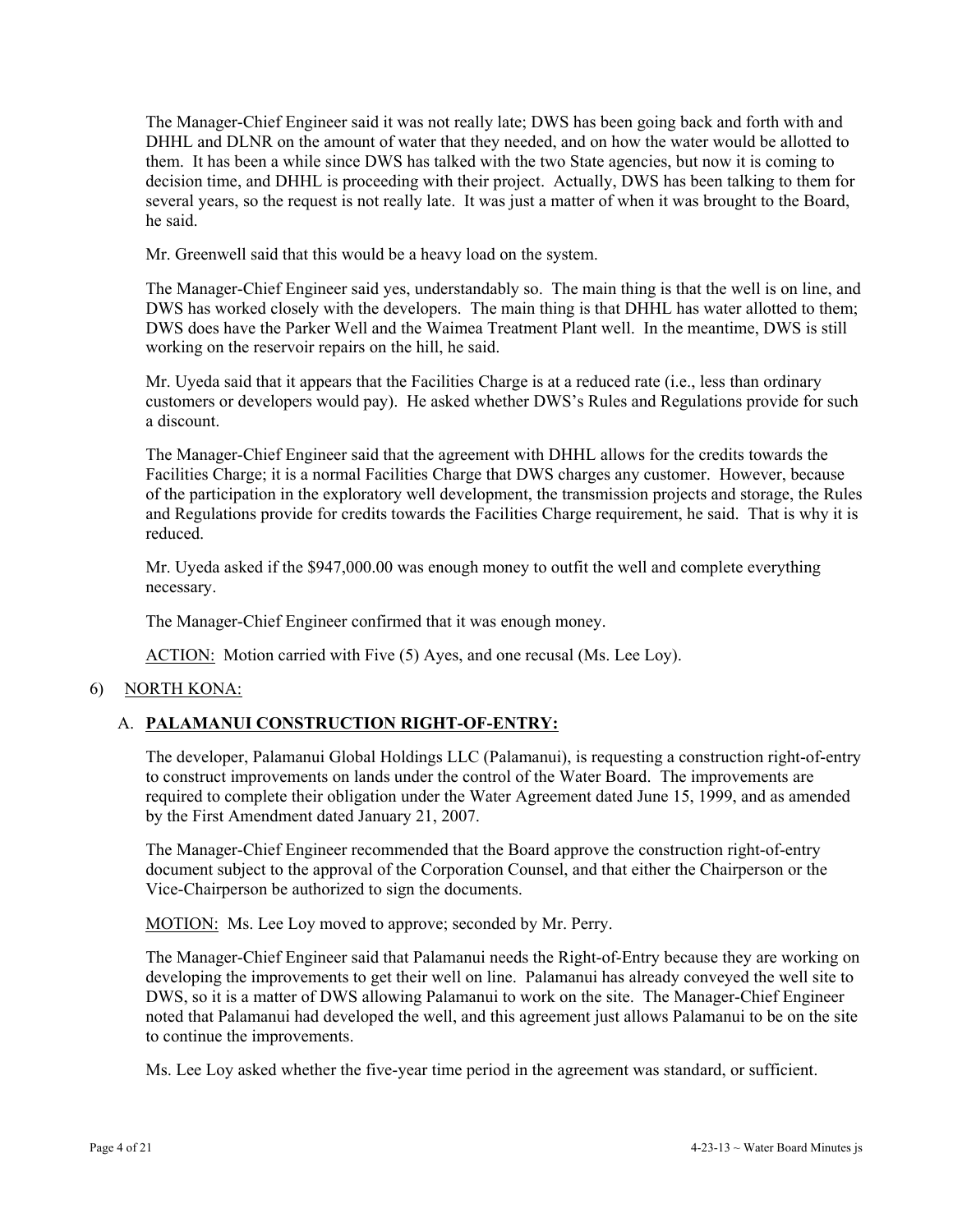The Manager-Chief Engineer said it depends on when Palamanui can get the well back on line; the time period is based on Palamanui's project schedule. He believed the five-year period was okay.

Mr. Uyeda said he thought the five years was a little too long. He noted that the Board serves five-year terms, and it is difficult for new people coming on the Board to keep track of agreements that were approved before they came on the Board. He suggested cutting the time frame. He said that this agreement should be non-assignable, so that if there is a change in ownership, the new owners would be obliged to come before the Board to explain the change in ownership, and would be obliged to re-apply for the Right-of-Entry. Mr. Uyeda said that the insurance section of the agreement should include automobile liability insurance and workers' compensation insurance, and the agreement should allow the Board to name additional insured parties that may change during the term of the Right-of-Entry; this would give flexibility to the Department.

The Manager-Chief Engineer said he was not sure about cutting back on the time frame; he acknowledged that Board members may not be on the Board for the duration of the Right-of-Entry. However, the Department keeps track of things covered in the agreement, but there was no problem in coming back to the Board regarding the time period. He asked Ms. Garson to respond regarding insurance.

Ms. Garson said that if the Board wants to modify the terms of the Right-of-Entry, it would not be a problem. She suggested that the Board approve the agreement, subject to the addition of the new terms; Ms. Garson can redraft the agreement. She said she could make the Right-of-Entry non-assignable, and add the insurance requirements that Mr. Uyeda is asking for.

The Manager-Chief Engineer said that the Department has seen developers change, and DWS has come before the Board for approval to have the new developers continue work. He said that Right-of-Entry agreements can be amended to accommodate changes the Board requests.

Mr. Uyeda said he would go with that Recommendation, i.e., to add a few new terms to this agreement, and to approve the Right-of-Entry agreement subject to those new terms being added.

Ms. Garson acknowledged that she had the non-assignability, the increased insurance requirement (adding auto liability and worker's compensation insurance).

Mr. Uyeda said yes, and the name of the owner should be included.

Ms. Garson asked whether DWS should be added as an additional insured party.

Mr. Uyeda said the Board could be afforded the opportunity to add additional insured parties in the event that the entities change during the Right-of-Entry's duration.

Mr. Perry asked if that was a Motion.

Mr. Uyeda said yes, that was a Motion.

Chairperson Taniguchi asked Mr. Uyeda to wait because the Board was still discussing the matter.

Ms. Lee Loy suggested adding a requirement for a status update in 24 months. She said such status updates can be very helpful in ensuring that everybody is on track and that things are progressing along.

Ms. Garson suggested reducing the agreement's time frame to a two-year period, after which Palamanui could come and request additional time.

Ms. Lee Loy said she was comfortable with the status report in 24 months.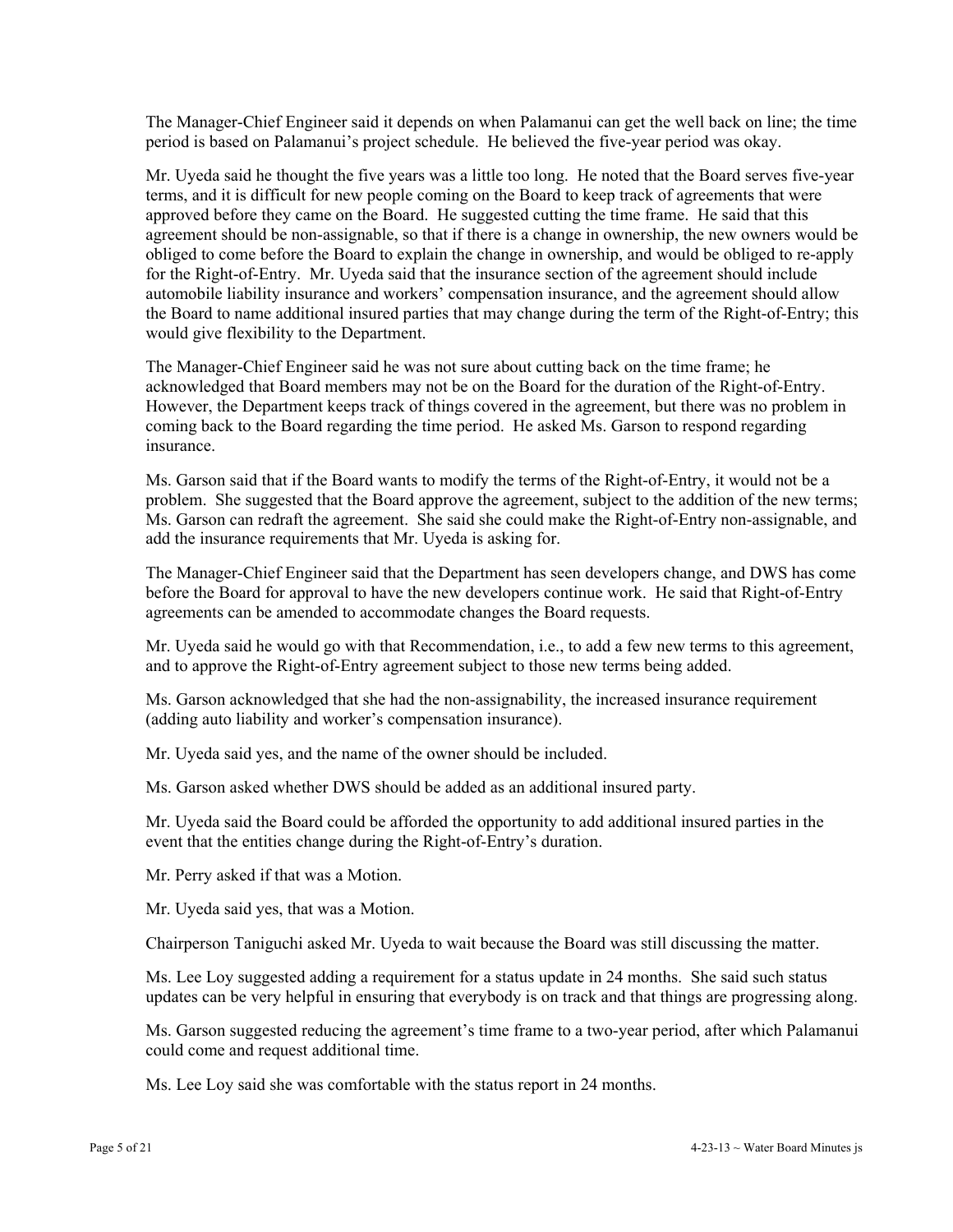Chairperson Taniguchi said that these were basic kinds of terms.

Ms. Garson confirmed this.

The Manager-Chief Engineer said that Ms. Garson could work out the language with Palamanui's attorneys.

Chairperson Taniguchi turned to Mr. Uyeda's point about non-assignability. He asked for confirmation whether, if ownership changes, the new owner is bound by the same agreement, to complete the work.

The Manager-Chief Engineer said yes, the new owner would be bound by the same agreement.

Chairperson Taniguchi asked whether the new owner would definitely complete the work. He said that Developer A cannot just assign to Developer B; they would have to come before the Board.

Ms. Garson said yes, but it depends on what the original agreement was. She said she did not have the language of the original agreement memorized. In some agreements, there might be an assignability clause which would allow one developer to assign to another developer. She did not know offhand what the original agreement said in this case.

Mr. Uyeda suggested checking whether putting non-assignability would be consistent with the original agreement; if the original agreement had an assignability clause, he was okay with leaving it as-is.

Mr. Harris said that Palamanui has no objections to modifying this Right-of-Entry as requested by Mr. Uyeda. The only thing is that timing-wise, Palamanui wants to get going right away, and this Right-of-Entry is necessary in order to get a building permit. He said that the five-year time frame is not that important. It would be okay to reduce the time period if the Board wishes.

The Manager-Chief Engineer said DWS also has no objections to reducing the time frame, and if Palamanui needs to come back to the Board to extend the time frame, DWS has no problems with that, either.

Mr. Harris said Palamanui could live with two or three years on the initial Right-of-Entry. He noted that Palamanui would probably have to come back to the Board at some future time. He reminded the Board that this Right-of-Entry includes the Waimea Treatment Plant, where Palamanui will need to install a SCADA system.

Ms. Lee Loy asked Mr. Harris to confirm that he was okay with reducing the time frame to two or three years.

Mr. Harris confirmed this.

Ms. Lee Loy proposed a three-year period.

Ms. Garson asked if that meant 2016 as the end date.

Ms. Lee Loy said yes, June 2016 would be the end date.

Mr. Harris said Palamanui was okay with whatever assignment language the Board is comfortable with.

Ms. Garson said she would put in that the Right-of-Entry is non-assignable, and that Palamanui will have to come back to the Board for any extension.

Ms. Lee Loy said that if the time frame is reduced, there is no need for a 24-month status update.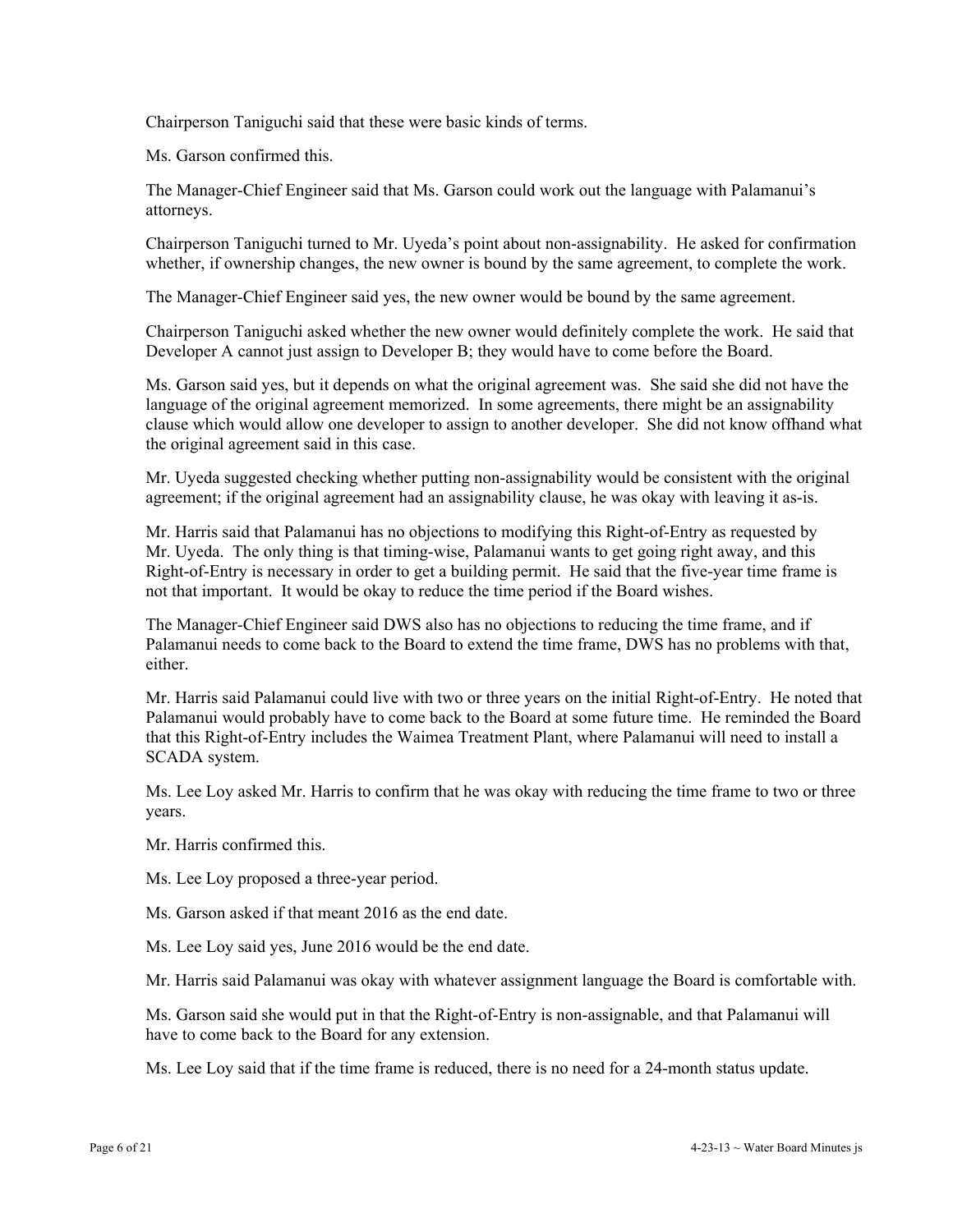Chairperson Taniguchi said that is a good point for future items; a status report would be good in cases where the time frame is longer.

The Manager-Chief Engineer agreed that it is a good way to make sure that the developer or the Department is on track.

Ms. Lee Loy said these self-reporting requirements actually help the developer have some benchmarks to meet; it is very helpful.

The Manager-Chief Engineer said yes, he has seen this kind of reporting requirements in land use and zoning changes.

Chairperson Taniguchi asked whether the original Motion needs to be amended, or withdrawn.

Mr. Perry said there were a Motion and a Second on the floor; the Board could start all over.

Ms. Garson said that the Board could just amend the Motion.

Chairperson Taniguchi said okay, the Motion would be amended. He indicated that Mr. Uyeda had made the changes to the Motion.

Ms. Garson said okay, so the Board is moving to amend the original Motion, and the Board will approve it subject to the three items that the Board discussed. *(Mr. Uyeda said this was correct.)* The three items were:

- 1. Reducing the end date to 2016;
- 2. Adding an insurance requirement; and
- 3. Adding the non-assignability.

Ms. Garson said that approval of the Right-of-Entry would be subject to these three amendments being included in the agreement.

Mr. Uyeda confirmed this.

AMENDED MOTION: Mr. Uyeda so moved; seconded by Mr. Perry.

Mr. Harris asked that the assignability clause be subject to Board approval.

Ms. Garson and Chairperson Taniguchi said that would be okay.

Mr. Harris said good, that would sit better with his colleagues at Palamanui.

ACTION: Amended Motion carried unanimously by voice vote.

Ms. Garson said now the Board would be approving the original Motion as amended, subject to the inclusion of the three amendments.

ACTION: Original Motion as amended, subject to the inclusion of the three amendments, carried unanimously by voice vote.

### B. **QUEEN KA'AHUMANU HIGHWAY WIDENING – PHASE 2 PROJECT UPDATE:**

The State Department of Transportation, Highways Division (DOT) has submitted a letter requesting the participation by the Department of Water Supply (DWS) to fund an additional \$195,865.00 for the redesign of a portion of the Queen Ka'ahumanu Highway Widening – Phase 2 project by May 15, 2013, as well as an estimated amount of \$200,000.00 for added construction costs based on the redesign.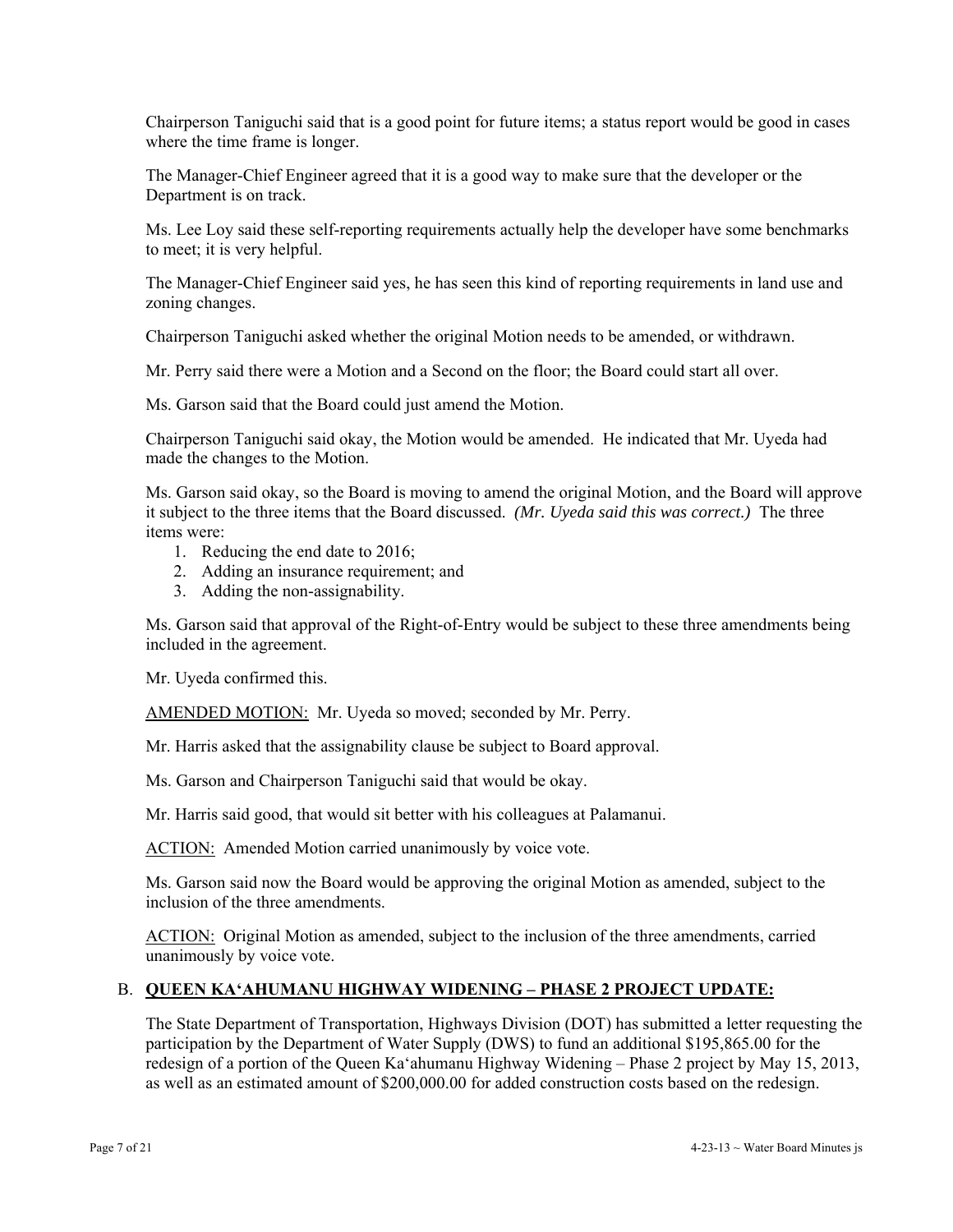The letter reiterates the importance of meeting their deadline, so as to not affect the contract schedule any further. There is an existing Memorandum of Agreement (MOA) that was entered into between DWS and DOT in the amount of \$3,744,000.00, but this additional work is considered to be over and beyond that original scope, due to DOT's directive to re-align a portion of the highway to avoid archeological sites.

It was the Department's understanding that DWS's commitment to fund the redesign is needed, or else the proposed water system will be removed from the contract. The Department has been in discussion with DOT regarding this matter, and this matter was placed on the Agenda for discussion and possible action.

Chairperson Taniguchi said this Item was for discussion purposes only.

The Manager-Chief Engineer said that in 2010, DWS entered into an agreement with State Highways Division of the DOT, and the Department forwarded \$3.4 million to DOT for construction of this project, which is a Design-Build project. The sending of the \$3.4 million was done in the spirit of being team players, in the desire to move this project forward. Things happened, and most recently DOT has asked DWS for additional funding for the project, to the tune of \$200,000.00 for construction and \$195,000.00 for design, he said. DWS got a heads-up on those costs a couple of months ago, and has been trying to negotiate those additional costs – and has been trying to justify those costs. So far, DWS has not been able to justify those costs, the Manager-Chief Engineer said. This project also involves the Department of Environmental Management (DEM), which also is faced with the same kind of additional costs. DEM also provided DOT with up-front money back in 2010. The two County departments needed to go in together, because what happens to DEM, will happen to DWS. Thus far, no agreement has been reached with DOT as far as justifying those additional costs. The fact that DWS fronted \$3.4 million shows the Department's commitment to this project, and DWS wants to see the project to completion. However, DWS at this point cannot justify those additional costs, and the Department has had difficulty getting information from DOT regarding justification of those costs. DWS is committed to doing this project, but subject to DWS being able to come to some agreement on the additional costs. The Manager-Chief Engineer said that the DOT's District Engineer, Mr. Sal Panem, is here today in case the Board has additional questions. There may be legal questions that the Board needs answered, which could mean going into Executive Session. The Manager-Chief Engineer stopped short of saying that the Board should deny the request for the additional costs, saying DWS is open to discussion on the matter.

Ms. Lee Loy said it would be helpful if the Board could hear from DOT.

Mr. Sal Panem, District Engineer for DOT's State Highways Division, said this project is a really big project for DOT, and DOT wants to get going on it. The DOT Director has given a strict directive that if DEM or DWS does not commit the additional funds, they will be kicked off the project. The DOT Director wants the money deposited by May 15, because DOT is trying to meet its August break-ground date. Working backwards, DOT's designer will need about four months to redesign half of the project, which is where all of the additional cost is coming from. The redesign involves the south side of the project, Mr. Panem said.

Ms. Lee Loy asked where the second phase of the project was.

Mr. Sterling Chow, Assistant District Engineer for State Highways, said that the entire project is from Honokōhau Harbor to the Airport. The DOT is breaking the project up into two phases: the north and the south sides. The north side is from the Airport to Hulikoa Drive, and the south side (i.e., the second phase), is from Hulikoa Drive to the Harbor. The waterline is within these limits, but Mr. Chow said he was not sure about the *exact* limits of the waterline. The DOT is widening the highway from two lanes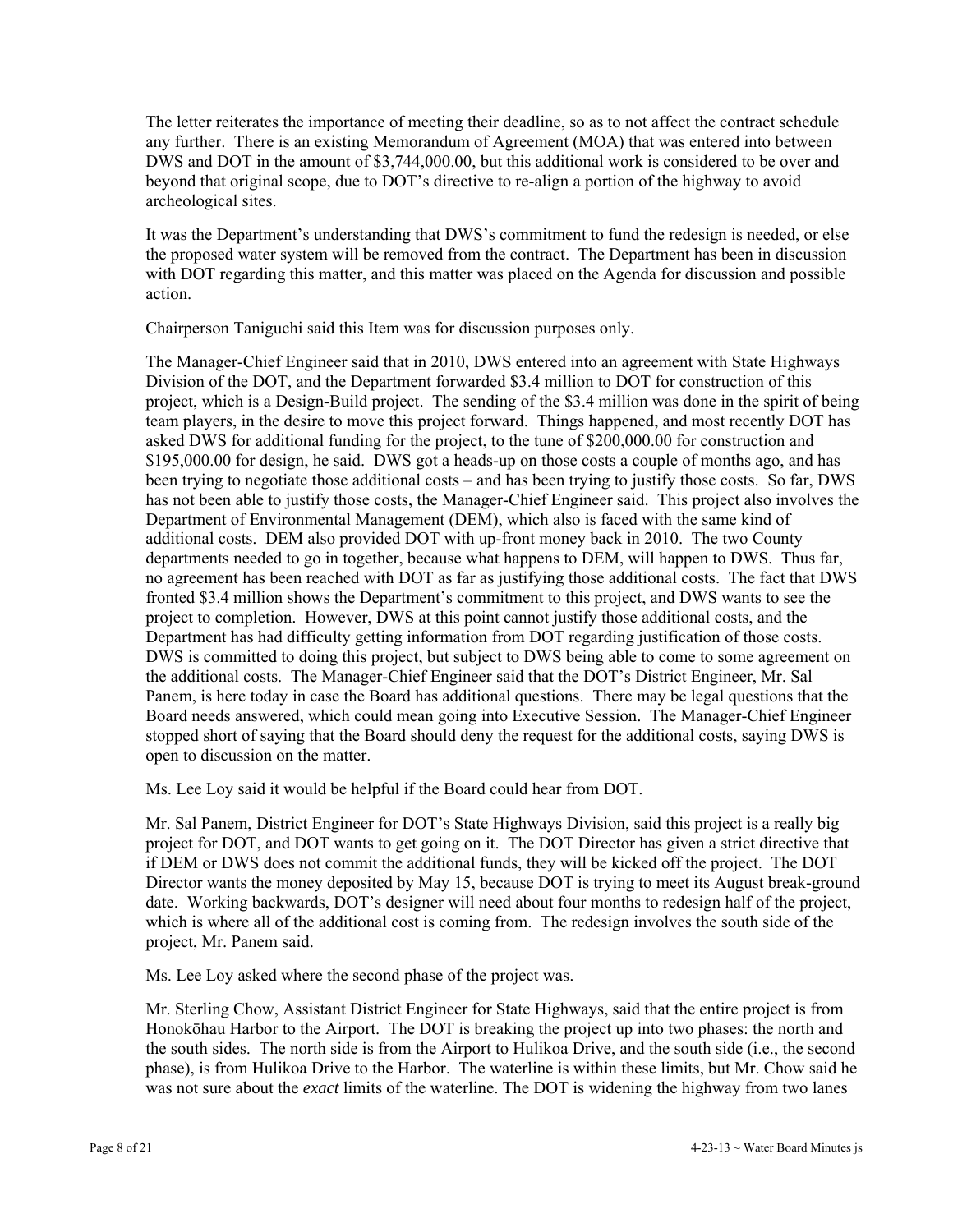to four lanes. The DOT is redesigning the south side, to eliminate the median to avoid most of the archaeological sites that were inventoried, he said.

Mr. Kaneshiro asked if an Environmental Assessment (EA) was done for this project.

Mr. Panem said yes, an EA was done, but in the process DOT was asked to do *another* archaeological inventory. The second time around, DOT found 57 additional archaeological sites, which prompted negotiations with Native Hawaiian organizations (NHOs), he said.

Mr. Kaneshiro asked if that is the reason for the realignment.

Mr. Panem confirmed this. DOT, in order to avoid most of the archaeological sites, agreed to narrow the median on the south side.

Mr. Chow said that among the federal laws governing archaeological sites, there is a Section 4-F entitled "Evaluation on How to Avoid Historical Sites." To observe that law, DOT will be narrowing the median in the south segment; that is how DOT came to the redesign of the south segment, and the additional construction costs.

Mr. Perry asked how much the median will be narrowed under the DOT's new plan.

Mr. Chow said he thought it would be about 38 feet.

Mr. Perry asked how much it would be narrowed from.

Mr. Chow said from 60 or 70 feet. He said he was guessing about 150 feet.

Mr. Greenwell said the matter before the Board today is one of moving the pipes for DEM and DWS to the left or to the right, just paralleling the road, as a matter of narrowing the easement. It is just a matter of moving the pipes. Mr. Greenwell asked whether, in other words, DOT will just be moving the pipes over X number of feet, parallel to the road.

Mr. Chow confirmed this.

Mr. Uyeda asked if the existing road is a two-lane highway, with an existing waterline under the road.

Mr. Chow confirmed this.

Mr. Uyeda said whether the existing waterline will need to be relocated, with the redesign of the road.

Mr. Chow said DWS is adding a second waterline, in the new makai shoulder, and connecting it to the existing line. DWS will be expanding its capacity as a result, he said.

Mr. Uyeda asked for confirmation whether the existing waterline will be on the north boundary, under the north-bound lane.

Mr. Chow said the existing line will remain in place.

Mr. Uyeda how much of the existing roadway will remain in place after DOT does the realignment.

Mr. Chow said the existing roadway will remain in place; DOT will be building the median and two additional lanes on the makai side of the highway.

Mr. Uyeda noted that in 2010, the Board approved \$3.7 million for design and construction. He asked what happened to the portion of the allotment, and asked whether DOT could use that portion for the redesign going forward – without having the Board commit new funds at this time.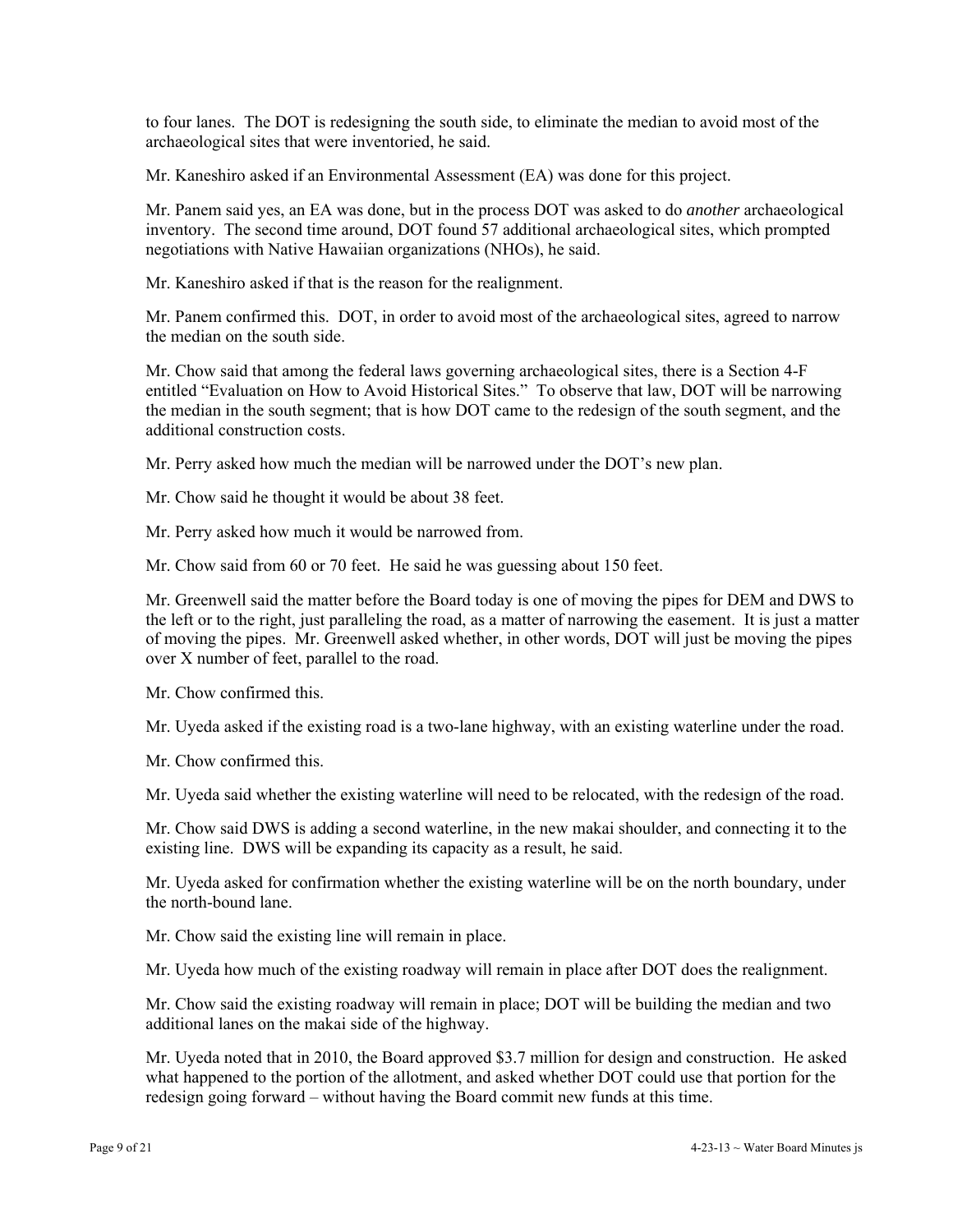Mr. Chow asked Mr. Uyeda to repeat his question.

Mr. Uyeda said in 2010, DOT had \$3.7 million of the Department's money, and the portion for construction, out of that \$3.7 million, has not been used yet – because construction has not even started.

Mr. Chow confirmed this.

Mr. Uyeda asked whether DOT could use that amount for the redesign of the realignment, without the Board committing any more funding at this time.

Mr. Chow said that DOT will need to execute a change order, and will be adding the change of the funds to support the change order. Therefore, DOT cannot use that amount from the DWS monies for the redesign.

Mr. Panem said the redesign is all new work; the redesign requires additional funding.

Mr. Uyeda noted that the \$3.7 million is accruing interest. He asked whether the interest that is being earned could be applied to the Department; DWS could use that interest accrued to cover whatever additional design costs that DOT is asking for at this time.

Mr. Panem said he did not know what happens to the interest accrued.

Mr. Chow said the monies are with the State, but the County is getting the interest.

Mr. Uyeda said the County has been waiting for three or four years now.

Mr. Kaneshiro asked whether there was a 10 percent contingency attached to the \$3.7 million.

The Manager-Chief Engineer confirmed this.

Mr. Inaba clarified that the Board approved \$3.7444 million, and \$300,000.00 did not get sent to DOT. That \$300,000.00 was earmarked for administrative fees, for which DWS was to be billed later.

The Deputy said that the actual money that was given to the State was \$3.444 million. The agreement that was signed in 2010 was for the full amount, \$3.744 million, including the \$300,000.00 in administrative fees. However, the check that was written to DOT was for \$3.444 million.

Mr. Kaneshiro asked whether the contingency was being held by the County or by the State.

The Deputy said it was held by the State.

Mr. Kaneshiro said that the contingency is used if there is an overrun or anything like that. He asked whether the contingency could be used for this purpose.

Mr. Panem said that the contingency is normally used for construction; DOT does not normally use the contingency for design.

Mr. Inaba said that besides, there is not enough money in the contingency to cover the additional costs DOT is requesting. He said that the contingency did not go to the full 10 percent, because this is a Design-Build project. DWS felt that its liability was limited in this case, and that there would be minimal change orders. The DWS portion of the work is a relatively straightforward water-line installation, where change orders are pretty rare. He said there is about \$160,000.00 in contingency.

Chairperson Taniguchi asked what happens to DWS's money if DOT kicks DWS out of the project.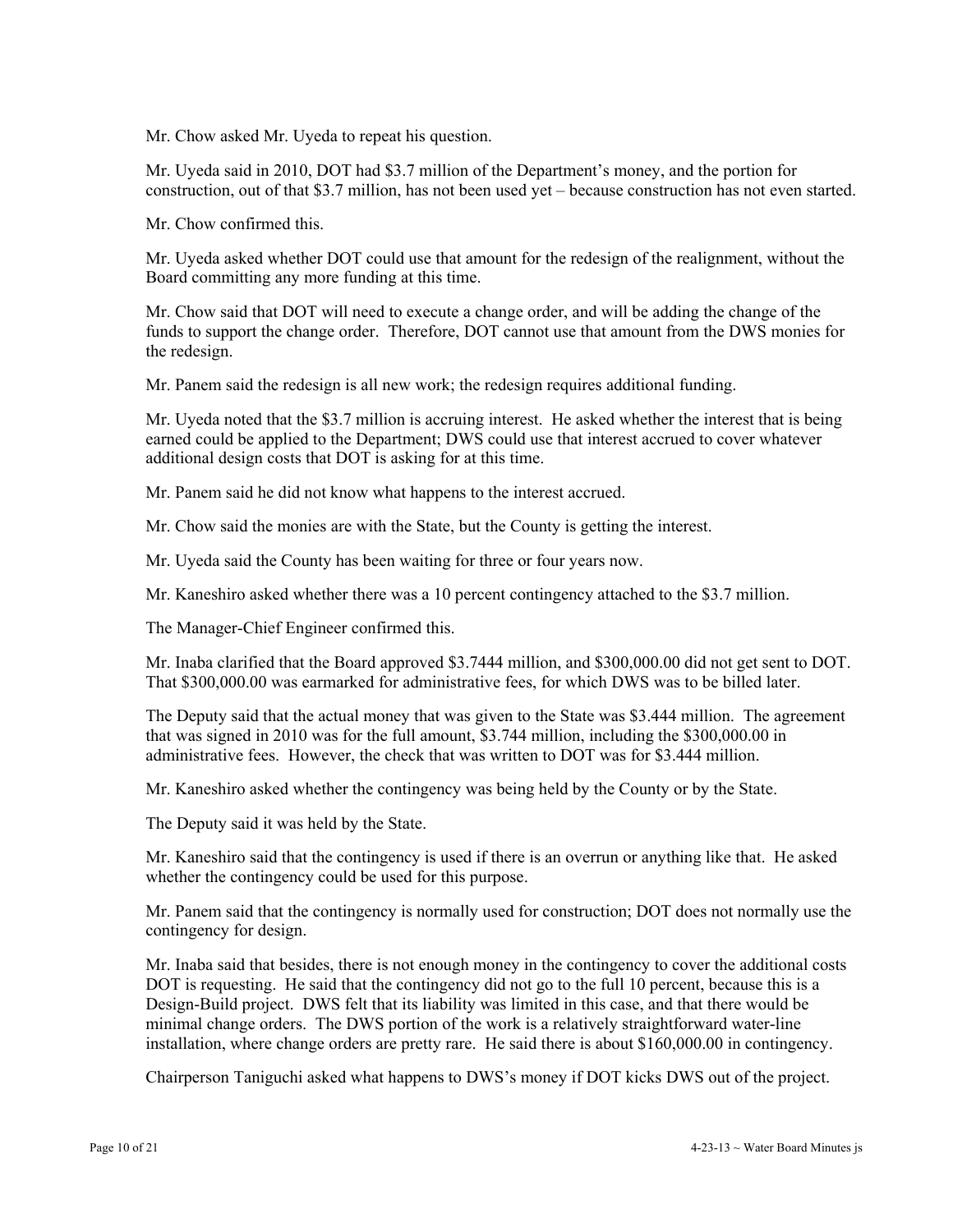Mr. Panem said that DWS would get its money back.

The Manager-Chief Engineer asked whether the Notice to Proceed date in August is a definite date.

Mr. Panem said it is not a concrete date; it is a date by which DOT believes it can iron out all of the archaeological issues.

Mr. Chow said that there are other hurdles as well.

The Manager-Chief Engineer said that things might not go according to schedule, in that case.

Mr. Chow said that by August, DOT still has a lot of steps to go through. DOT needs to do its archaeological reports to the Historical Preservation Division, etc., and DOT needs to get a grading permit from the County. There are certain other steps that DOT must follow, he said.

The Manager-Chief Engineer said that DWS wants to continue being part of the project, because having the additional pipeline is important to DWS. To put in that additional pipeline in the future would cost DWS additional funds. He asked if the DOT would be amenable to continue negotiating with DWS on the additional costs, which so far DWS has not been able to justify. He asked if DOT would be amenable to DWS putting those funds in an escrow account, subject to the parties coming up with the final costs – while DWS continues to negotiate with DOT. He asked if that would satisfy the DOT administrator. It would show that DWS still wants to be part of this project, which is important to DWS. The Manager-Chief Engineer said he did not want to speak for DEM, but he believed that DEM has the same concerns as DWS, regarding justification of the additional costs. He suggested that the parties put the issue to the side, and acknowledge that all parties want to do this project. He asked Mr. Panem if that would be acceptable to his administrator.

Mr. Panem noted the strict directive he got from the DOT Director, but said that he could take back the proposal to put the funds into escrow. He said it signaled to him a commitment that DWS wants this project to proceed. He said that he thought he could convince his administrator that it is all for the good of the County.

The Manager-Chief Engineer said that the State is already holding the \$3.444 million, which is a big amount. DWS is not earning interest on that money, which is in the State's hands. That fact should be considered in the administrator's decision, he said.

Mr. Panem asked the Board if it would be willing to commit to continue this project; he asked whether the Board would be willing to take the risk.

Ms. Lee Loy said that Mr. Chow mentioned earlier that DOT expects to get an archaeological survey approved by the Historic Preservation Division, along with a grading and grubbing permit, in time to proceed with the project by August.

Mr. Chow confirmed that DOT expected that to happen in August.

Ms. Lee Loy marveled that DOT hoped to secure all of those permits in three months.

Mr. Chow said the last thing is to get the grading permit by August. As soon as that permit is obtained, the contractor will start work.

Mr. Uyeda asked if the review by the Historic Preservation Division would come first.

Mr. Chow confirmed this.

Mr. Greenwell asked if DOT had met with DEM yet.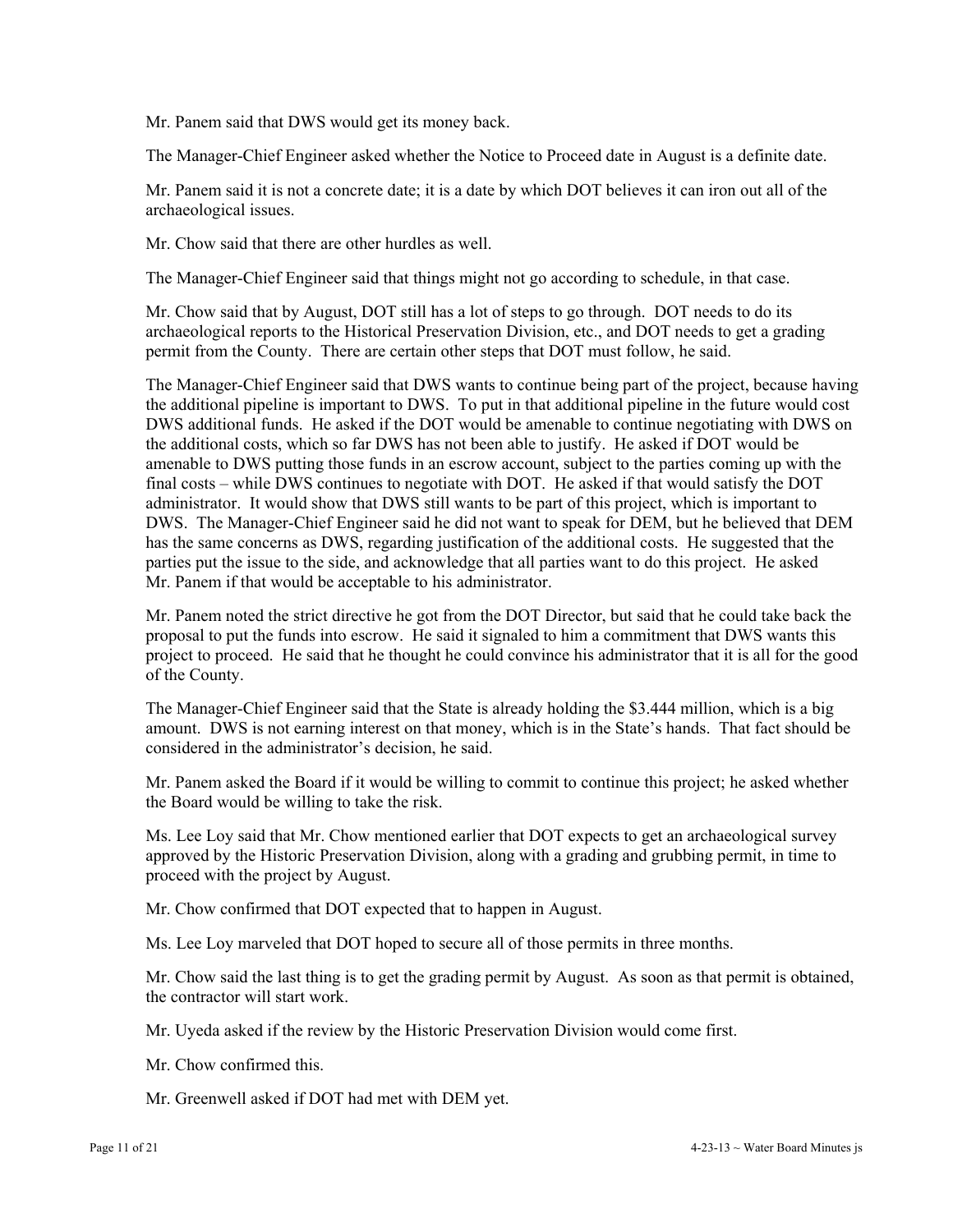Mr. Panem confirmed this.

Mr. Greenwell asked if DEM favors going with the route that DOT presented to DWS.

The Manager-Chief Engineer said that DWS has met with DEM, in meetings that included the Mayor's Office, and DEM is on the same page as DWS as far as wanting to proceed with the project. DEM, like DWS, has not been able to reconcile itself over the additional costs that DOT has presented.

Mr. Greenwell said that he believed it would cost less to put in the two lines (i.e., the sewer line and the waterline), because it would be possible to excavate for the two lines at one time. He said he was concerned if DEM backed out of the project entirely.

Mr. Chow said that the plan is for the sewer line to be put in the median, and the waterline to be put in the shoulder. Therefore, the two lines are in different locations from each other.

Mr. Greenwell said okay.

Mr. Uyeda said he had concerns with the \$196,000.00 that is listed for redesign in the additional change order; \$196,000.00 is a lot of money for design. He also asked for an explanation on how the \$200,000.00 construction portion was estimated – without construction even having started. He asked what the increased cost for construction is, without construction having even started yet.

Mr. Panem said DOT's consultants and designers' estimates were submitted to DWS.

Mr. Uyeda asked whether DWS could do the design in-house without spending this \$200,000.00.

Mr. Chow said that DOT's designer for the project explained that they used a 3-D model to draw up their plans. He said he did not know how that would play with the waterline. He said that DOT has back-up information on the \$196,000.00, regarding hours and effort. The \$200,000.00 was a real ballpark estimate. That figure will not be finalized until the design is done.

Mr. Uyeda asked what had changed from the original design to the new design. He asked why the construction dollars are increasing; he asked what caused the construction figure to increase.

Mr. Chow said he was not clear on this.

Mr. Uyeda said he too was not clear on this, especially since the work has not started. Mr. Uyeda said that he believed that there are no additional construction costs because work has not started yet.

The Manager-Chief Engineer told Mr. Uyeda that DWS had the same questions of DOT, and obviously, the answers have not come yet. He noted that when engineers look at design costs, design costs normally are a percentage of construction costs. Normally, design costs run anywhere from seven to 20 percent of construction costs. With DOT coming up with \$200,000.00 in construction costs, and \$196,000.00 in design costs, the design costs come to almost 100 percent of construction costs. That was what DWS could not come to grips with. DWS wants to know how DOT arrived at these costs; they are difficult for DWS to comprehend. Looking at the realignment of the highway, it was hard to see where the additional construction costs come from. It is not a matter of extending the pipeline; it is just a matter of moving the pipeline from one location to another. There is no additional length of pipeline involved.

Chairperson Taniguchi said that at this point, the Board cannot solve anything right now. The Board and DWS want this project to proceed, and so the State also wants to proceed. There is no Recommendation from the Department on this Item. The consensus appears to be that for the Board to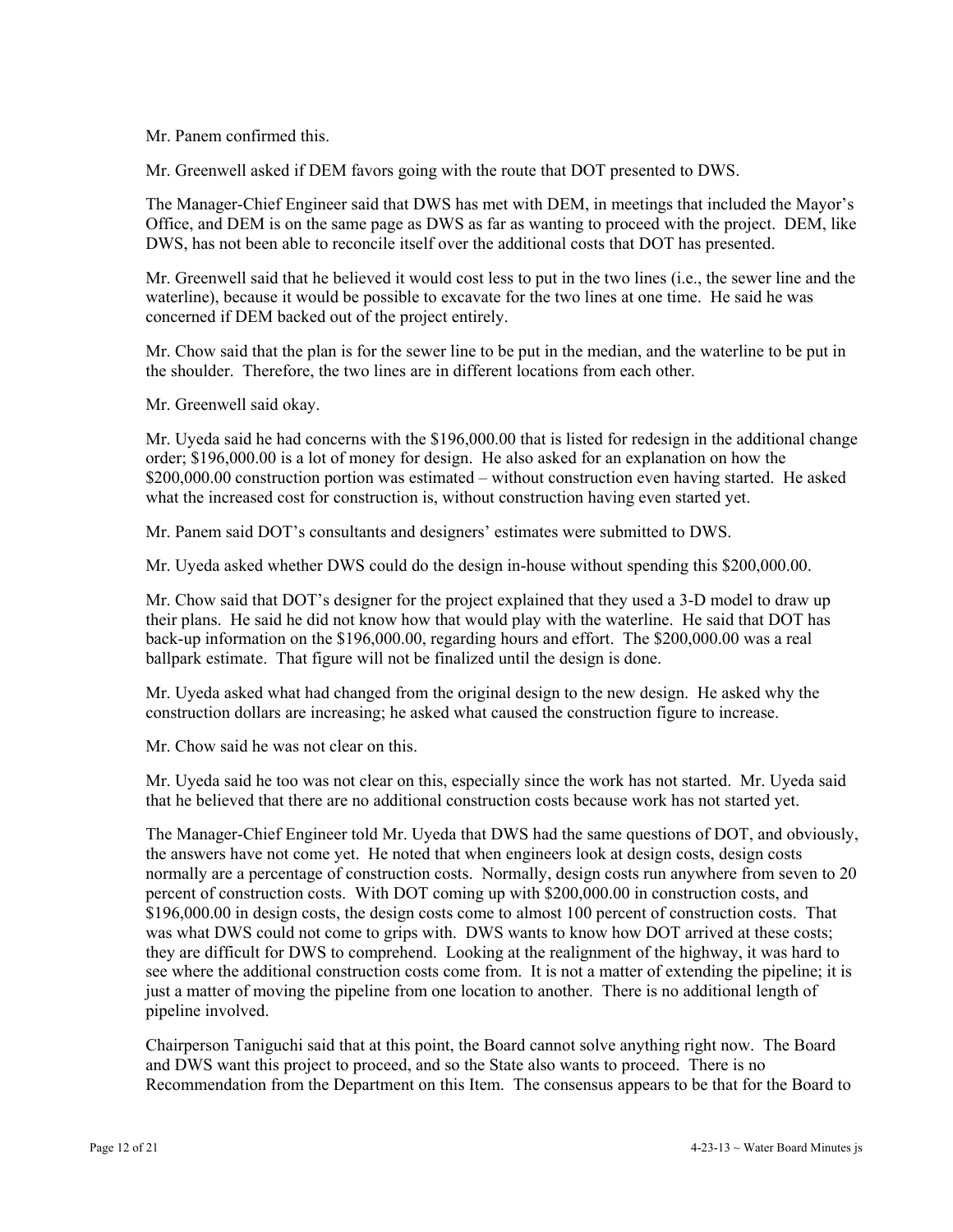appropriate funds into an escrow account while DWS negotiates with DOT. He asked whether the Board might entertain a Motion to move things along and put the funds into an escrow account.

Mr. Uyeda asked that the Board go into Executive Session to discuss its options, before voting on a **Motion** 

Mr. Panem said that the DOT did not simply accept the first cost proposal that the consultants and the Design-Build team submitted for the redesign. DOT went to a couple of iterations, and the consultants/Design-Build team brought down their costs. He acknowledged that the costs were expensive, but weighing the pros and the cons, DOT is now at the point where they can justify the costs. The original cost was something like \$2 million, and now it is \$1.7 million.

Ms. Lee Loy asked if that \$1.7 million is the total redesign cost.

Mr. Panem said yes, that includes DWS, DEM and DOT.

The Manager-Chief Engineer asked what the corresponding additional construction cost is.

Mr. Panem said he thought it was \$3 or 4 million; that figure has to be nailed down after the Design-Build. He said that he too was new to this Design-Build concept; he too had used the seven to 20 percent of construction costs as a benchmark for how much design should cost, but this was a special case because it is a Design-Build project.

Mr. Uyeda asked what percentage of the cost of the waterline is, versus the entire cost of construction.

Mr. Panem said the total cost is \$76 million, and DWS put in \$3.4 million.

Mr. Chow said that for the sewer lines, the added construction costs would be due to conflicts and the change in the contractor's schedule to do the work of moving the roadway more mauka, which would distort the clearances on the culvert. He said he did not know enough about water design to know what kind of conflicts the waterline might encounter, or even if the change in the sequence of construction might be adding to DWS's cost. Mr. Chow said that might be some background on the \$200,000.00, but he did not have the details.

Mr. Uyeda asked whether the road shifts horizontally.

Mr. Chow said yes.

Mr. Uyeda said in that case, the clearances should be the same as the ones from the original design.

Mr. Chow said yes, that is true. He said that would be true in the case of a super-elevated section. It only becomes an issue when that pipe is buried. He said the DOT administration considers this a large project for DOT, and is eager to get it going. Once the historic site issues are cleared, there will be nothing to stop the project going forward, he said. He said DWS should get on board now, and have things keep going.

Mr. Panem said he can take back to his administrator the proposal to put the money into escrow; that indicates that DWS is willing to participate and wants to get this project going. It is a positive sign for DOT.

Chairperson Taniguchi thanked Messrs. Panem and Chow.

Ms. Garson said the Board can either defer, or table, further discussion on this Item, and hold an Executive Session on this Item right after the Executive Session already on the Agenda. Alternatively, the Board might want to hold an Executive Session now.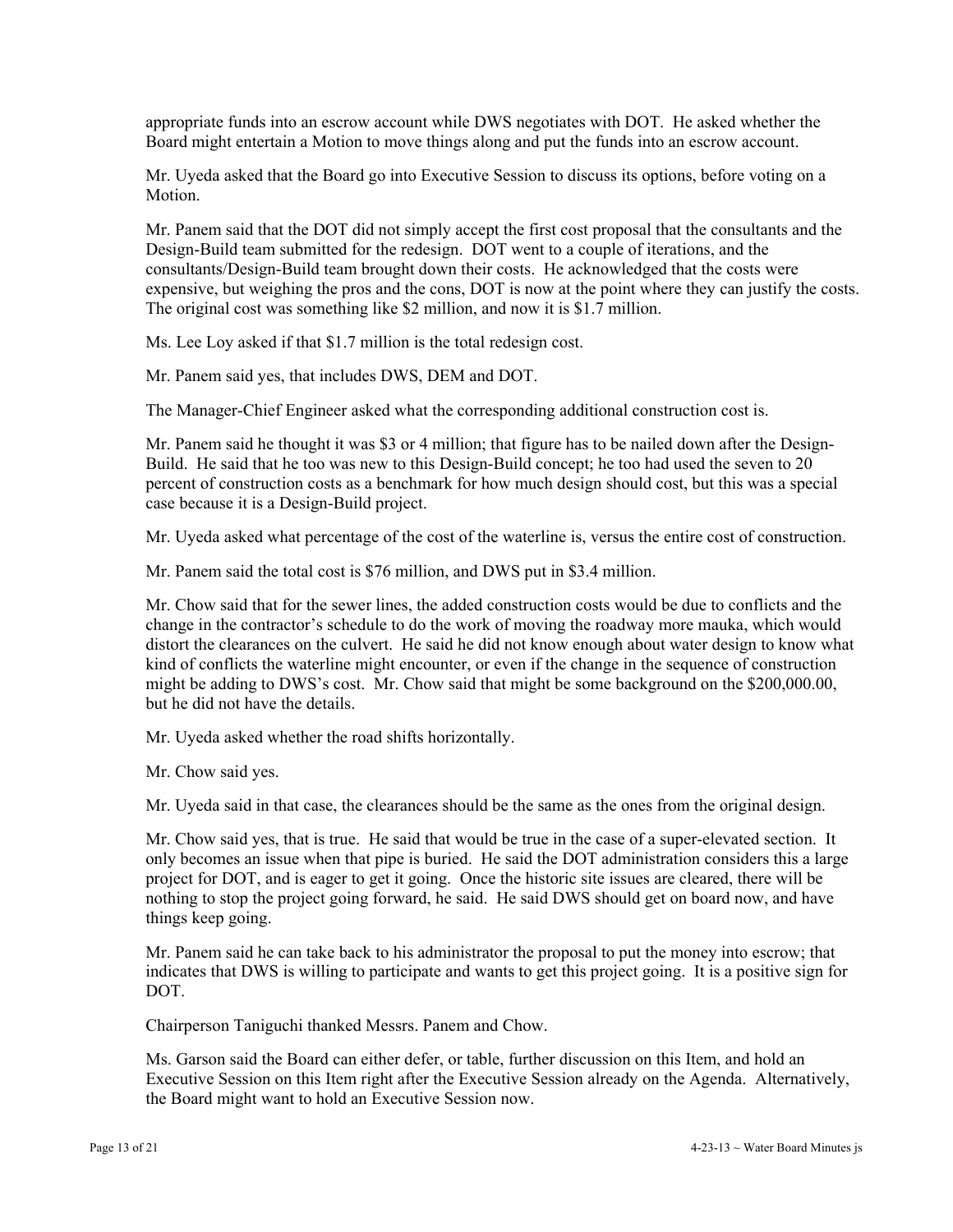Chairperson Taniguchi said the rest of the Agenda Items should be pretty fast.

Mr. Panem asked whether the Board needs to go into Executive Session now; he and Mr. Chow could hang around.

Ms. Lee Loy suggested that the Board go into Executive Session now.

### EMERGENCY EXECUTIVE SESSION RE: QUEEN KA'AHUMANU HIGHWAY WIDENING – PHASE 2 PROJECT:

The Water Board convened an emergency executive meeting, closed to the public, pursuant to Hawai'i Revised Statutes, Sections 92-4, 92-5(a)(4), for the purpose of consulting with the Water Board's attorney on questions and issues pertaining to the Water Board's powers, duties, privileges, immunities and liabilities. A two-thirds vote pursuant to HRS Section 92-4 is necessary to hold an executive meeting.

ACTION: Ms. Lee Loy moved to go into Executive Session; seconded by Mr. Perry, and carried unanimously by voice vote.

*(The Board took a brief recess at 11:00 a.m., and resumed the Executive Session at 11:05 a.m. Executive Session ended at 11:39 a.m.)* 

Chairperson Taniguchi said that this Item will be re-agendized for the May 28, 2013, Board meeting.

### 7) MISCELLANEOUS:

### A. **DEDICATION OF WATER SYSTEMS:**

The Department has received the following documents for action by the Water Board. The water systems have been constructed in accordance with the Department's standards and are in acceptable condition for dedication.

#### **1. GRANT OF EASEMENT AND BILL OF SALE**

SKC Kapaau Subdivision No. 2006-000483 Grantor/Seller: Surety Kohala Corporation Tax Map Key: (3) 5-4-003: 002 Portion No. of Lots: 7 Zoning: A-20A Facilities Charge: *Not Applicable due to Sec. 23-7*  Final Inspection Date: 03/18/2013 Water System Cost: \$16,968.00

#### **2. GRANT OF EASEMENT AND BILL OF SALE**

 Punahoa Mauka Subdivision (No. 2006-000404) Grantor/Seller: Akalea, LLC Tax Map Key: (3) 2-5-008: 024 Portion No. of Lots: 39 Zoning: A-1a Facilities Charge: \$199,190.00 Date Paid: 4/13/2010 Final Inspection Date: 3/06/2013 Water System Cost: \$597,123.00

#### **3. BILL OF SALE**

 Taka Ranch Subdivision (No. 2008-000718) Seller: Yamani, LLC Tax Map Key: (3) 4-7-007: 049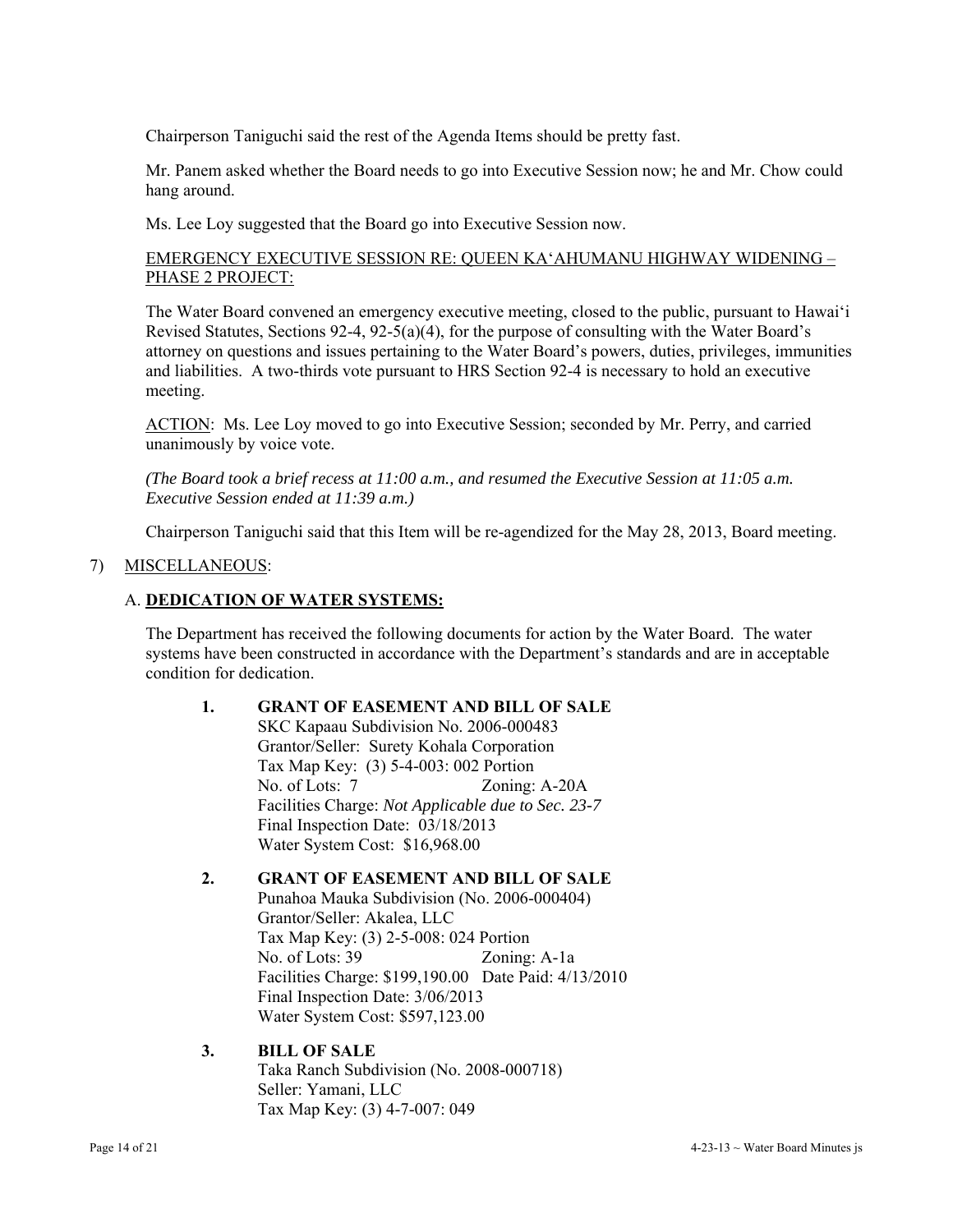No. of Lots: 4 Zoning: A-40a Facilities Charge: \$17,240.00 Date Paid: 3/08/2013 Final Inspection Date: 1/29/2013 Water System Cost: \$152,870.00

The Manager-Chief Engineer recommended that the Water Board accepts these documents subject to the approval of the Corporation Counsel, and that either the Chairperson or the Vice-Chairperson be authorized to sign the documents.

ACTION: Ms. Lee Loy moved to approve; seconded by Mr. Kaneshiro, and carried unanimously by voice vote.

### B. **DEPARTMENT OF WATER SUPPLY PROPOSED OPERATING BUDGET FOR FISCAL YEAR 2014 AND 5-YEAR CAPITAL IMPROVEMENT BUDGET FOR FISCAL YEARS 2014- 2018:**

FY 2014 Operating revenues were computed based on a 3.3% consumption increase, plus a 4.3% increase in water rates that were determined in a rate study by RW Beck. The Department's largest expense remains purchased power totaling \$23,600,000 for the year. Salaries totaling \$9,442,500 were not adjusted for furloughs or pay increases, and include 189 positions, 23 of which are currently vacant, and 6 of which are new.

The C.I.P. budget is presented in a new 5-year format in order to give a clearer picture of where and what the Department's infrastructure needs are.

The Manager-Chief Engineer recommended that the Water Board approve the Department's FY2014 Operating budget and 5-year C.I.P. budgets for Fiscal Years 2014-2018 on this second of two readings.

MOTION: Mr. Greenwell moved to approve; seconded by Ms. Lee Loy.

Mr. Kaneshiro asked why the salary increases were not included in the Budget.

Mr. Sumada said that the Department at this point does not know what the salary increase will be, so Mr. Sumada left the salaries where they are.

Mr. Kaneshiro asked if that was standard procedure.

Mr. Sumada said yes, he does not know what future changes are going to be made when he puts the Budget together.

The Manager-Chief Engineer said that was a fair question because the unions are going into ratification of their contracts. It was not yet clear what percentage of increases will emerge, but the Department may come back to the Board to amend the Budget if need be. However, at this point, it would be okay to approve this Budget. Mr. Sumada will run the numbers based on what percentage of increases the unions ratify, and if there is a need to amend the Budget, then so be it, he said.

ACTION: Motion carried unanimously by voice vote.

### C. **RENEWAL OF CONTRACT FOR MAINTENANCE AGREEMENT – SOUTH KOHALA, HĀMĀKUA, AND LAUPĀHOEHOE SITES (BRANTLEY CENTER, INC.):**

Brantley Center, Inc., presently has a Maintenance Agreement for site maintenance for the Department's South Kohala, Hāmākua, and Laupāhoehoe tank and pump sites. They are requesting to renew the Agreement from July 1, 2013 to June 30, 2014. The new rates would be as follows: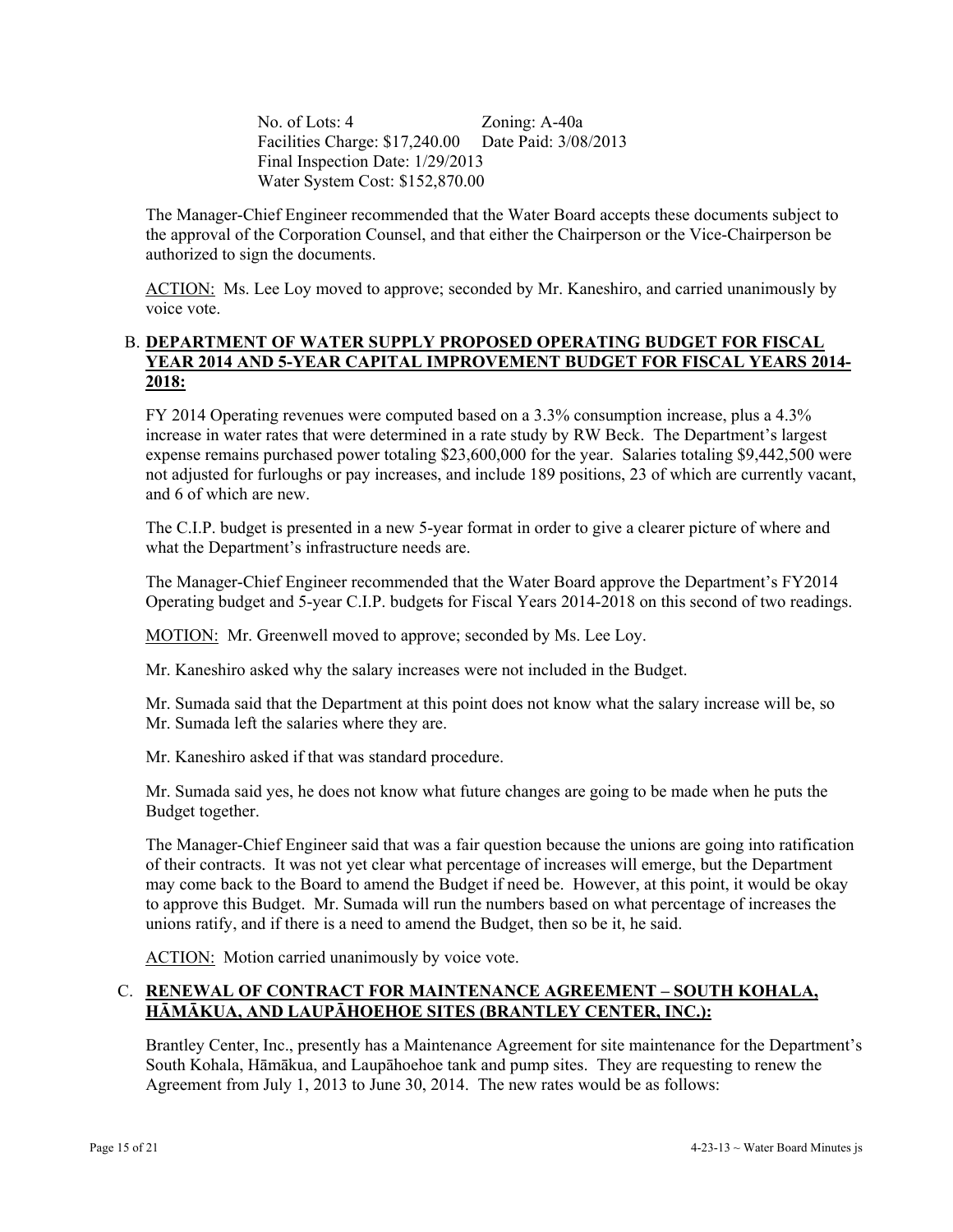|                 | Total:                                      | \$88,090.80 |
|-----------------|---------------------------------------------|-------------|
| Laupāhoehoe-    | $$671.35/month x 12 months =$               | \$8.056.20  |
| Hāmākua --      | \$2,676.51/month x 12 months = \$32,118.12  |             |
| South Kohala -- | \$3,993.04/month x 12 months = $$47,916.48$ |             |

The Department has the right to award the contract to Brantley Center, Inc., without advertising or calling for bids, according to Hawai'i Revised Statutes Section 103D-1010. Brantley Center, Inc., has submitted the necessary documents to meet the requirements as a qualified rehabilitation facility.

The proposed Agreement includes a 2.5% increase from their last contract for FY2012-2013.

Brantley Center's performance has been satisfactory, and the costs are reasonable. A total of 41 sites are covered by this agreement.

The Manager-Chief Engineer recommended that the Board award the contract for the RENEWAL OF CONTRACT FOR MAINTENANCE AGREEMENT – SOUTH KOHALA, HĀMĀKUA, AND LAUPĀHOEHOE SITES (BRANTLEY CENTER, INC.) to Brantley Center, Inc., for a period from July 1, 2013 to June 30, 2014 at a total cost of \$88,090.80, and that either the Chairperson or the Vice-Chairperson be authorized to sign the documents, subject to approval by Corporation Counsel.

MOTION: Mr. Kaneshiro moved to approve; seconded by Mr. Uyeda.

Mr. Greenwell asked whether Brantley Center was the only contractor that applies for this contract; he asked whether there were other contractors that qualify.

The Manager-Chief Engineer said that the other contractors who qualify are Kona Krafts and Arc of Hilo.

Mr. Greenwell said yes, but Arc of Hilo tends to stay in Hilo, and they do not go out to Waimea.

The Manager-Chief Engineer confirmed this.

Mr. Greenwell noted that Kona Krafts does not try to come to Waimea, either.

Mr. Ikeda said he was not sure whether the other contractors even do site maintenance. Brantley Center, which is based in Honoka'a, is the only rehabilitation program that does site maintenance in that district, which includes Laupāhoehoe, Honoka'a, and South Kohala.

Mr. Greenwell noted that every year, this contract with Brantley Center comes before the Board; he was just wondering if there is any other contractor that qualifies to bid on this contract.

Mr. Ikeda said that Brantley Center does not bid; DWS just awards the contract.

The Manager-Chief Engineer said that Brantley Center negotiates the extension of its contract. As far as qualifying goes, Kona Krafts and Arc of Hilo do qualify as rehabilitation programs.

ACTION: Motion carried unanimously by voice vote.

### D. **AD HOC FINANCE COMMITTEE REPORT:**

No report.

# E. **MANAGER-CHIEF ENGINEER'S QUARTERLY UPDATE:**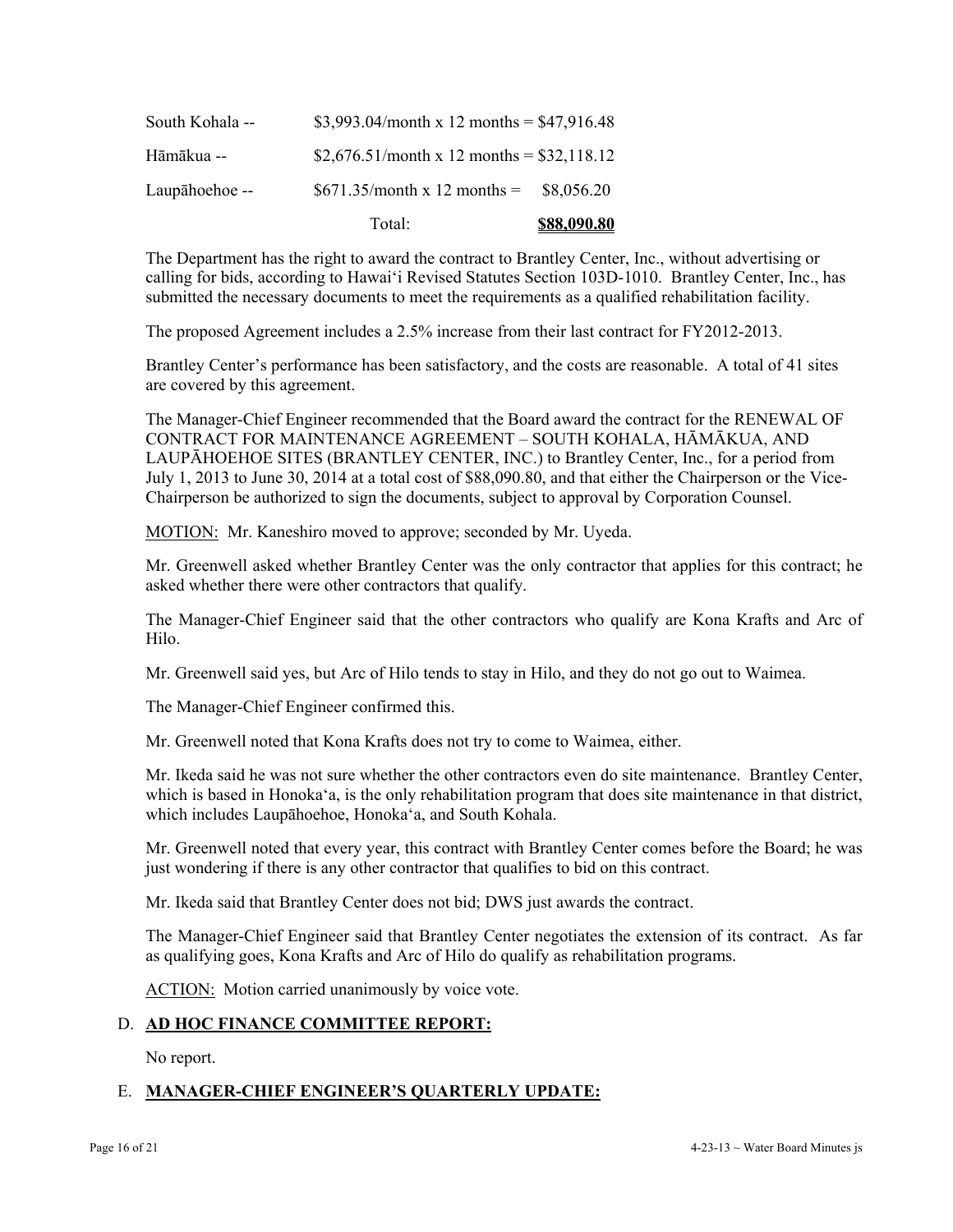Chairperson Taniguchi noted that the Board had copies of the Manager-Chief Engineer's progress report for the First Quarter. This process started last year, when Mr. Kaneshiro headed the committee to do a new Evaluation Form for the Manager-Chief Engineer. The new Evaluation Form spelled out goals and objectives, as well as an Evaluation on a quarterly basis. Chairperson Taniguchi at the March Board meeting asked the Manager-Chief Engineer to brief the Board on progress so far this year on all of the categories that were listed on the Evaluation Form. This progress report will give the Board an idea of what has been happening in the Department throughout the year; when the actual Evaluation of the Manager-Chief Engineer takes place, the Board will have a clearer picture of what has happened throughout the year, Chairperson Taniguchi said. He said that this Item was for discussion only. He thanked the Manager-Chief Engineer for putting the progress report together.

The Manager-Chief Engineer thanked the staff for helping him put it together. He said the progress report puts the Department on track regarding DWS's Strategic and Business Plans. He was grateful that the staff is on board with this. He asked what happens with the progress report.

Mr. Kaneshiro said he and Chairperson Taniguchi will sit down with the Manager-Chief Engineer to discuss it.

Chairperson Taniguchi confirmed this.

### F. **ENERGY MANAGEMENT ANALYST UPDATE:**

No report.

#### F. **MONTHLY PROGRESS REPORT**:

No discussion.

#### G. **REVIEW OF MONTHLY FINANCIAL STATEMENTS:**

Chairperson Taniguchi asked Mr. Sumada about how the subsidy on the interest payments on General Obligation (G.O.) bonds works.

Mr. Sumada explained that DWS has bond proceeds from its 2010 G.O. bond issue, part of which was involved in the Build America federal program. DWS every six months pays interest on the amount the Department borrowed, and the federal program reimburses the County for some of the interest that DWS pays. With this bond issue, the income that is being shown in the Financial Statements as nonoperating interest revenue is the reimbursement from the federal government.

Chairperson Taniguchi said that was pretty good.

Mr. Sumada said yes, every six months DWS gets this reimbursement through the County.

Chairperson Taniguchi asked about the Contractual Services entry under Engineering, which says that DWS had 146 percent of Budget, due to payments for reservoir fees to the State Department of Land and Natural Resources (DLNR), and consulting fees for HOVE.

Mr. Sumada said that those amounts were expenses that were not budgeted for, and therefore when those payments were made, the amounts exceeded the amount that was budgeted for early in the year.

Chairperson Taniguchi asked if the expenses were extra expenses incurred after DWS took over the Ocean View facility.

Mr. Sumada said they were design expenses, (i.e., \$22,800.00 paid to Tom Nance).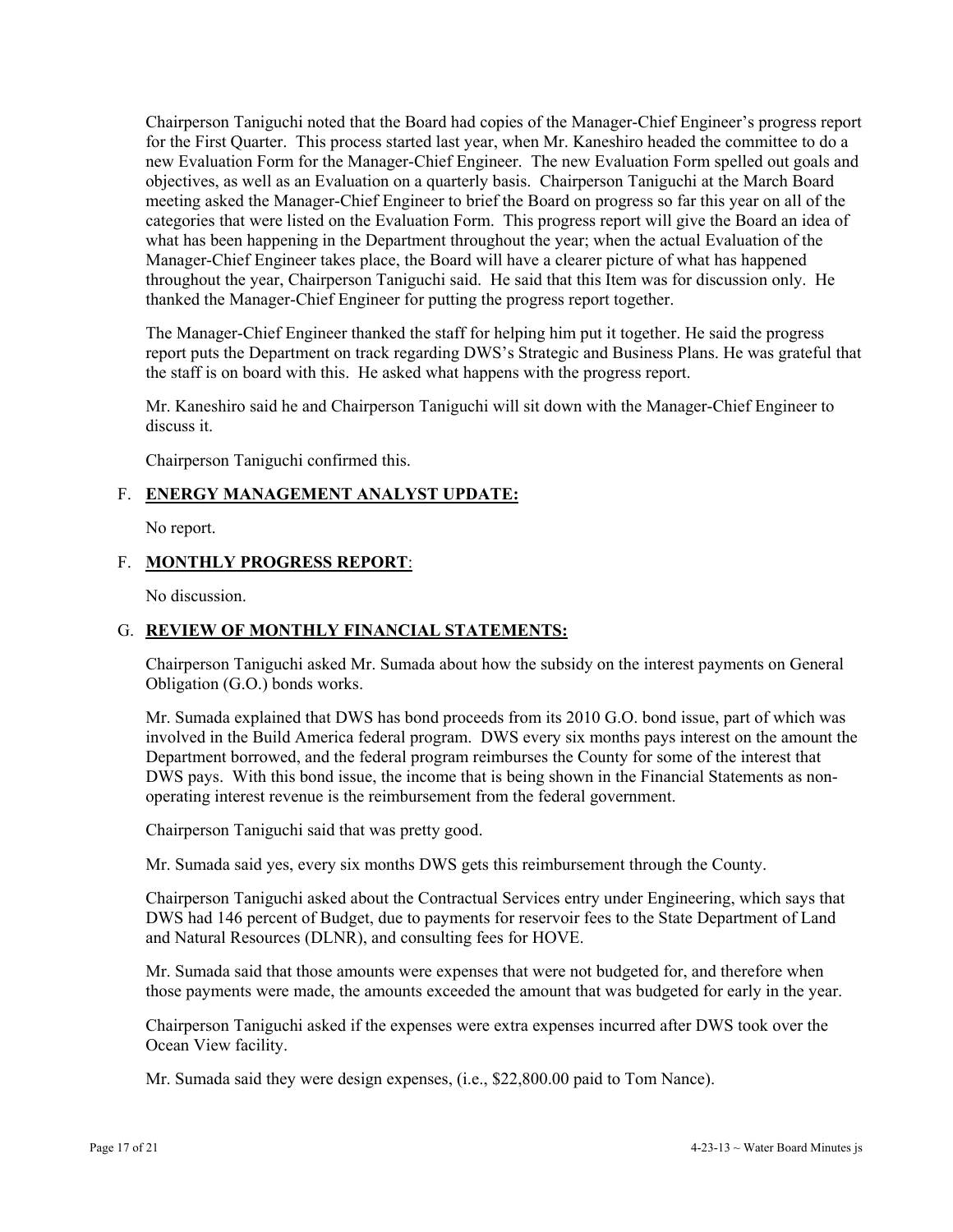Mr. Inaba confirmed this; the expenses were for additional reporting requirements that DWS had to meet.

Mr. Sumada said that the DLNR fees are new ones; the State imposed inspection fees on DWS's Waikoloa dam.

Mr. Inaba said there are two separate fees that have now come into effect:

- 1. The inspection fees for each of DWS's dams (i.e., reservoirs); and
- 2. A plan review fee that has been imposed whenever DWS does any kind of improvements to the reservoirs.

Chairperson Taniguchi asked if DLNR imposes the fees when they inspect, or as an annual fee.

Mr. Inaba said there is an annual inspection fee, as well as a plan review fee whenever DWS does any improvements to the reservoirs. That fee is based on the construction estimate.

Chairperson Taniguchi said DWS does not have *dams.* 

Mr. Inaba explained that DWS's reservoirs are considered dams.

The Manager-Chief Engineer said that DWS submitted the construction plans for the repair of Waikoloa Reservoir No. 1, and DLNR assessed the fees based on that.

Mr. Greenwell asked whether the inspection plans would come into play when DWS does the upgrade of the Waimea Treatment plant system.

Mr. Inaba said the fees are specifically for what DLNR considers "high-hazard" dams; DWS has three of them in this category: Waikoloa Reservoirs 1, 2 and 3. They are all 50-million gallon reservoirs.

Mr. Greenwell asked about the old ones.

Mr. Inaba said they are not deemed as dams by the State.

Mr. Greenwell was surprised that the sludge ponds and similar facilities were not considered dams.

Mr. Inaba said the State does not consider them to be "high-hazard." He supposed that the State models potential failures and potential impact in deciding what qualifies as a high-hazard facility.

The Manager-Chief Engineer said right now, the only ones were DWS's 50-million gallon storage Reservoirs 1, 2, and 3.

Ms. Lee Loy asked if DLNR might grant DWS an exemption from the inspection fee; she asked him to check.

Mr. Inaba said that administratively, the State enacted a three-year grace period whereby within the first three years of the law taking effect, DLNR would charge DWS one percent of the construction amount. The actual law called for two percent of the construction amount, and there is no cap. DWS's cost to have DLNR review the plans done by DWS's consultant came to \$47,000.00, based on \$4.7 million for construction and design.

Ms. Lee Loy asked what happens after the first three years since the law went into effect.

Mr. Inaba said it goes up to 2 percent of construction, so DLNR is saying that DWS should be paying somewhere around \$95,000.00.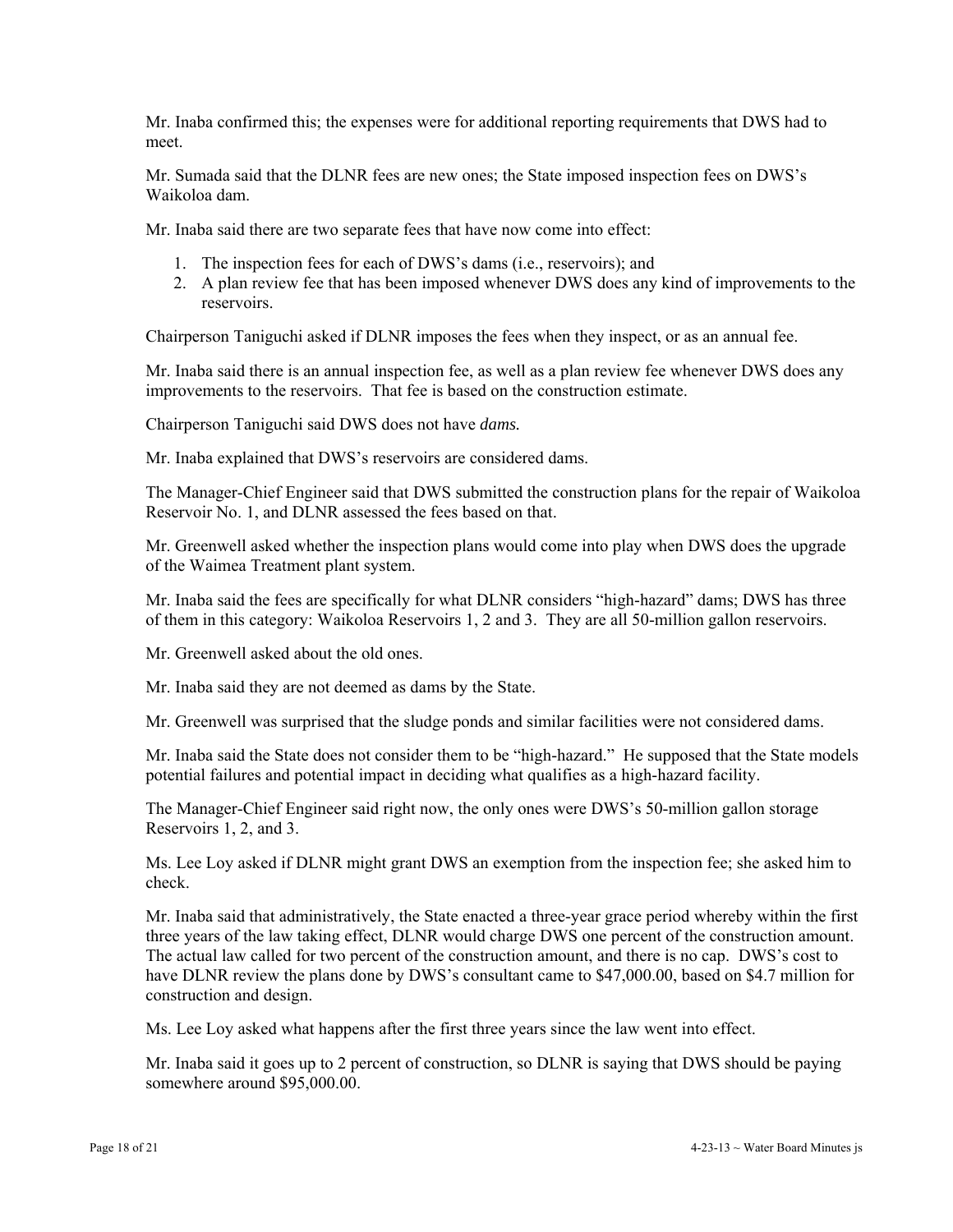Mr. Greenwell asked Mr. Inaba if he could talk DLNR into doing away with the second and third year inspections. After the reservoir has been re-lined and reworked, it may not be necessary for an engineering inspection after a year or two, he said.

Mr. Inaba said the inspection fee is a separate issue that came along. He said he could ask DLNR about doing away with the second and third year inspections.

Mr. Greenwell said that after all this work, there should be a warranty; there should not be an inspection fee for a couple of years.

The Deputy said the Department agreed entirely with that.

Mr. Inaba said DLNR comes out to do its inspection, and provides a report.

The Manager-Chief Engineer said it is similar to the inspections that elevators undergo; the authorities have to come and inspect them.

Mr. Kaneshiro noted that this was part of the Dam Safety law.

Mr. Inaba said yes, it was all these new laws coming into effect.

### H. **MANAGER-CHIEF ENGINEER'S REPORT:**

The Manager-Chief Engineer provided an update or status on the following:

- 1) Kawailani Tank update The Department met with the contractor yesterday, and asked the contractor to firm up the dates on the list that the contractor provided last month. The Department also asked the contractor to provide a firmed-up list of additional costs, the Manager-Chief Engineer said. With that information in hand, DWS will be able to execute a change order. With a change order, DWS will have definite costs and definite time frames, and the light at the end of the tunnel will be in sight. The contractor has agreed to provide the costs and the time frames.
- 2) Pu'ukala/Kona Ocean View Properties Subdivision Improvement District Update The project is now before the County Council, which will need to schedule the Public Hearing for the community.
- 3) Ocean View Well Repair Update DWS has completed the repair this past weekend. The Department still needs to do water quality sampling to ensure that the water quality is up to par. The Manager-Chief Engineer said the entire site might reopen as soon as tomorrow, or before the weekend at the latest. In the meantime, DWS will continue to issue updates.
- 4) Public Information and Education Specialist Update *(Ms. Aton was taking phone calls regarding the Ocean View repairs. This item was taken up later.)*
- 5) Recognition of Employees of the Quarter Mr. Sumada said that the Employee of the Quarter for the First Quarter is Ms. Lani Aguinaldo, a Customer Service Representative I with the Finance Division. She has been with DWS for eight years. Ms. Aguinaldo was not able to attend today's meeting because she needed to stay in the office to help amid short-staffing. She has been really helpful and cooperative, especially over the last year or two of shortstaffing, Mr. Sumada said. The Manager-Chief Engineer said that Mr. Sumada wanted to nominate his entire Customer Service staff, but Human Resources said no, he could only nominate one person.
- 4) Public Information and Education Specialist Update Ms. Aton said DWS held three community meetings regarding the Lālāmilo Windfarm in the past month. There has been extensive coverage of the Ocean View repair situation in the media; residents are generally grateful for the expeditious repairs. DWS sent letters of support to the State Senate for the nomination of Mr. Milton Pavao, the former DWS Manager-Chief Engineer, to the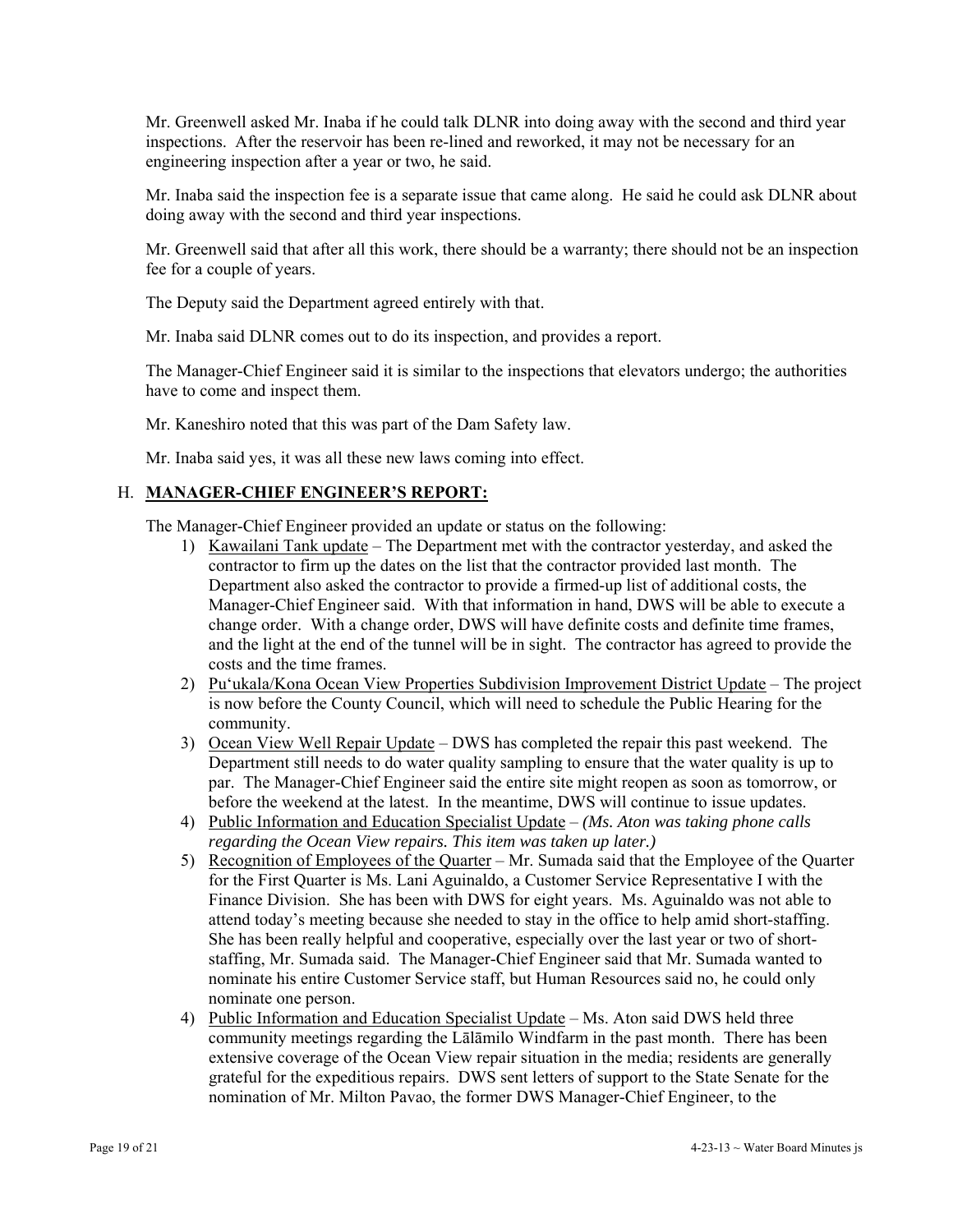Commission on Water Resource Management (CWRM). Mr. Pavao's nomination is up for full Senate approval today.

### J. **CHAIRPERSON'S REPORT:**

Chairperson Taniguchi said that nominations to the two Board vacancies have been submitted by the Mayor's Office to the County Council. Both of the nominees should be confirmed at the next Council meeting on May 1, 2013, so hopefully there will be two more Board members by the May 28 Board meeting.

### 8) EXECUTIVE SESSION RE: JOB NO. 2011-972: DESIGN-BUILD-OWN-OPERATE AND MAINTAIN THE LĀLĀMILO WIND FARM REPOWERING PROJECT, DISTRICT OF SOUTH KOHALA:

The Water Board anticipated convening an executive meeting, closed to the public, pursuant to Hawai'i Revised Statutes, Sections 92-4, 92-5(a)(4), and 92-5(a)(8) for the purpose of consulting with the Water Board's attorney on questions and issues pertaining to the Water Board's powers, duties, privileges, immunities and liabilities, and to deliberate or make a decision upon a matter that requires the consideration of information that must be kept confidential pursuant to a state law. A two-thirds vote, pursuant to HRS Section 92-4, is necessary to hold an executive meeting. The Evaluation Committee was to present its findings to the Water Board regarding its evaluation of the Offerors on this project.

ACTION: Ms. Lee Loy moved to go into Executive Session; seconded by Mr. Perry, and carried unanimously by voice vote.

*(The Board recessed at 12:03 p.m., and reconvened for Executive Session at 12:04 p.m.; Executive Session ended at 12:16 p.m.)* 

# 9) JOB NO. 2011-972: DESIGN-BUILD-OWN-OPERATE AND MAINTAIN THE LĀLĀMILO WIND FARM REPOWERING PROJECT, DISTRICT OF SOUTH KOHALA:

ACTION: Mr. Greenwell moved to approve the Department's recommendation for Offeror; seconded by Mr. Perry, and carried unanimously by voice vote.

Mr. Greenwell asked whether it would probably be 60 to 90 days before the Board hears anything more on this subject.

Ms. Garson said that was probable.

#### 10) ANNOUNCEMENTS:

### 1. **Next Regular Meeting:**

The next meeting of the Water Board will be held at 10:00 a.m. on May 28, 2013, at the West Hawai'i Civic Center, Community Center, Bldg. G, 74-5044 Ane Keohokalole Hwy, Kailua-Kona, HI April 23, 2013,

#### 2. **Following Meeting:**

The following meeting of the Water Board will be held at 10:00 a.m. on June 25, 2013, at the Department of Water Supply, Operations Center Conference Room, 889 Leilani Street, Hilo, HI.

Before adjourning, Chairperson Taniguchi noted that tomorrow is Office Professionals Day, and Ms. Lee Loy presented a lei that she herself had made to the Board Secretary, on behalf of the entire Board.